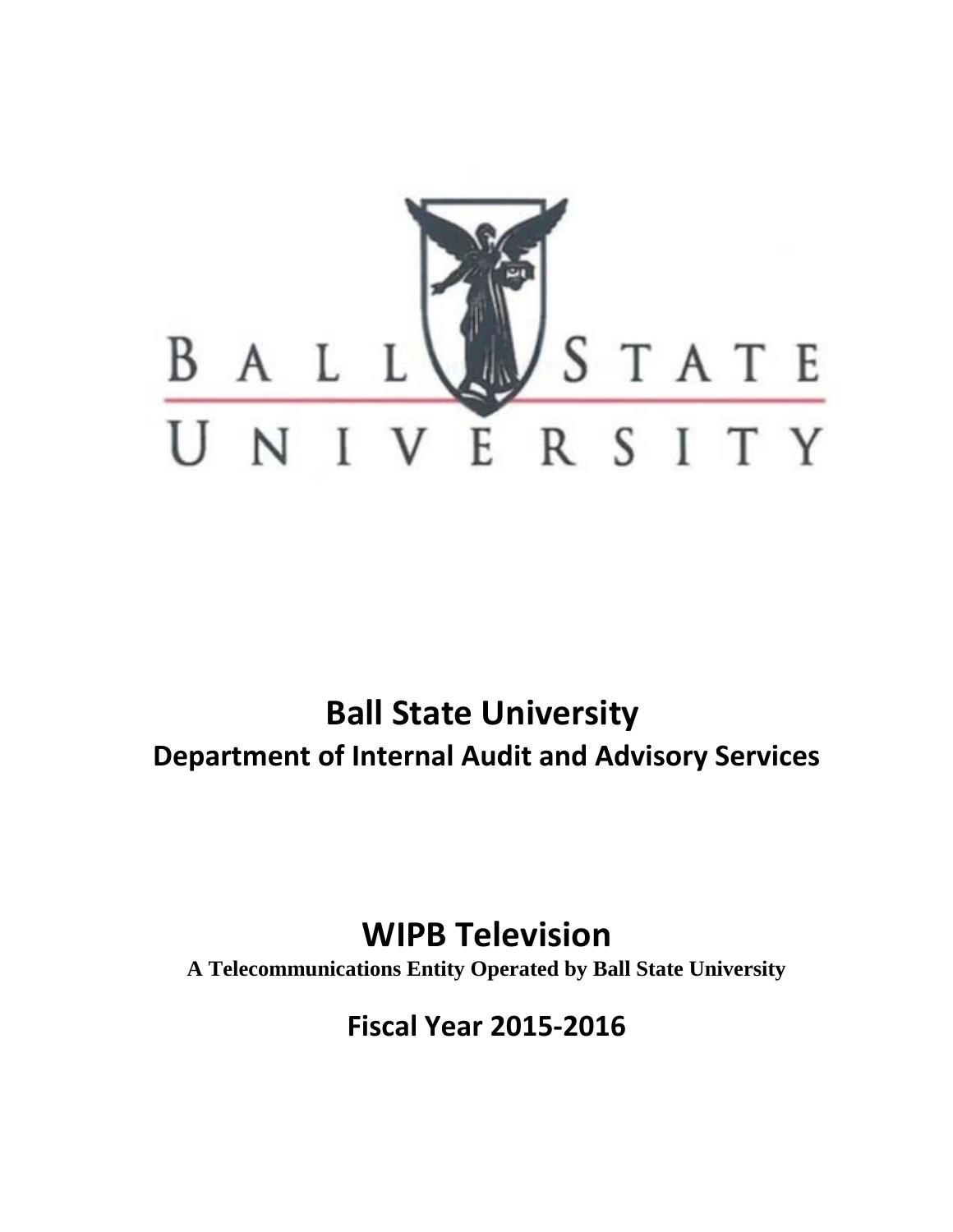# **WIPB Public Television A Telecommunications Entity Operated by Ball State University**

Table of Contents

|                                                             | Page |
|-------------------------------------------------------------|------|
| Auditor's Report on the Financial Statements                |      |
| Management's Discussion and Analysis                        | 3    |
| <b>Financial Statements</b>                                 |      |
| <b>Statement of Net Position</b>                            | 10   |
| Statement of Revenues, Expenses and Changes in Net Position | 11   |
| <b>Statement of Cash Flows</b>                              | 12   |
| Notes to the Financial Statements                           | 13   |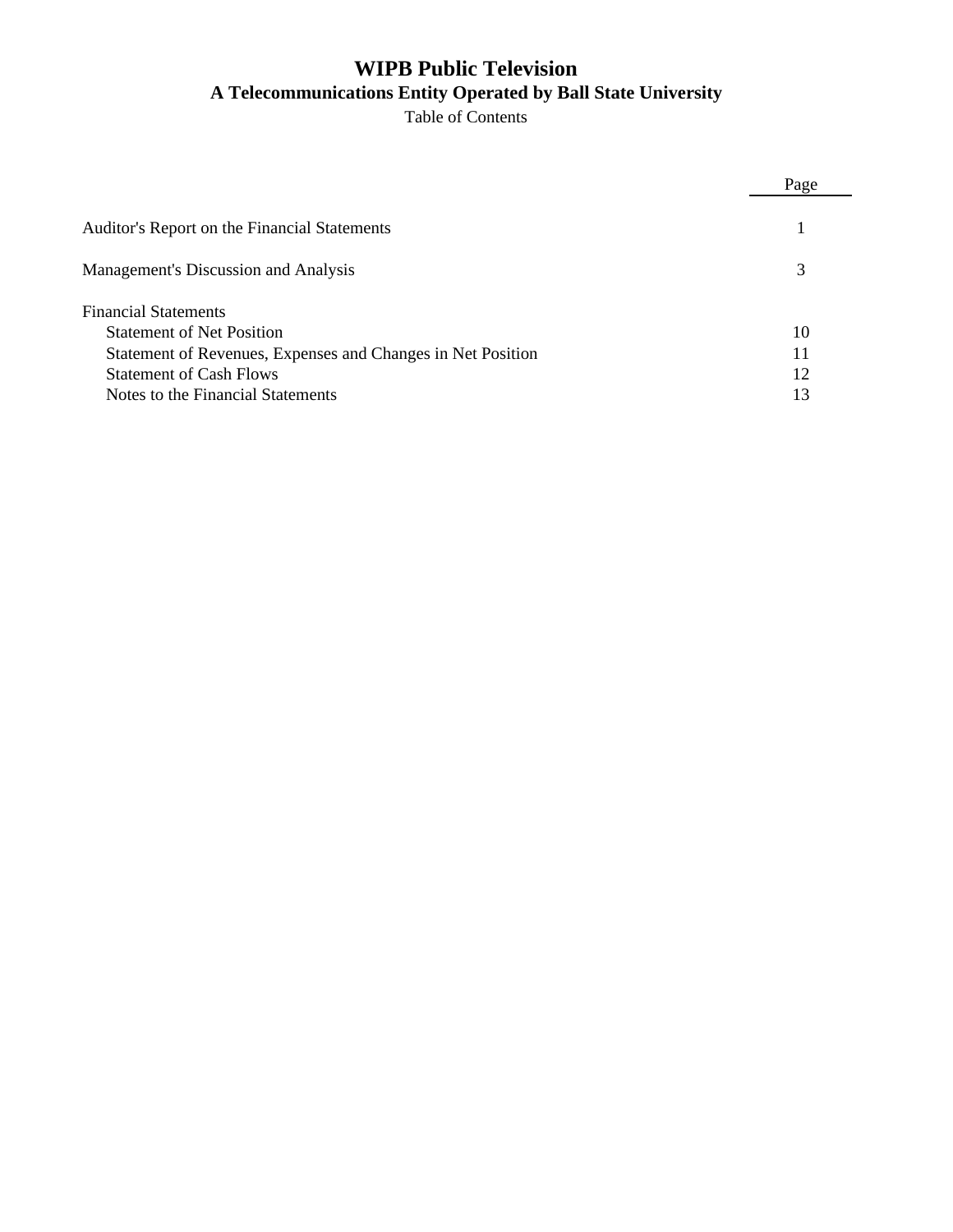

OFFICE OF THE PRESIDENT INTERNAL AUDIT AND ADVISORY SERVICES Muncie, Indiana 47306-0700 Phone: 765-285-1023

The Corporation for Public Broadcasting Washington, D. C.

### *Report on the Financial Statements*

We have audited the accompanying financial statements of the business-type activities of WIPB Television, a public telecommunication entity owned and operated by Ball State University, as of and for the years ended June 30, 2016 and June 30, 2015, and the related notes to the financial statements, which collectively comprise WIPB's basic financial statements as listed in the Table of Contents.

### *Management's Responsibility for the Financial Statements*

Management is responsible for the preparation and fair presentation of these financial statements in accordance with accounting principles generally accepted in the United States of America; this includes the design, implementation, and maintenance of internal control relevant to the preparation and fair presentation of financial statements that are free from material misstatement, whether due to fraud or error.

#### *Auditor's Responsibility*

Our responsibility is to express opinions on these financial statements based on our audit. We conducted our audits in accordance with auditing standards generally accepted in the United States of America. Those standards require that we plan and perform the audit to obtain reasonable assurance about whether the financial statements are free of material misstatement.

An audit involves performing procedures to obtain audit evidence about the amounts and disclosures in the financial statements. The procedures selected depend on the auditor's judgment, including the assessment of the risks of material misstatement of the financial statements, whether due to fraud or error. In making those risk assessments, the auditor considers internal control relevant to the entity's preparation and fair presentation of the financial statements in order to design audit procedures that are appropriate in the circumstances, but not for the purpose of expressing an opinion on the effectiveness of the WIPB Television internal control. Accordingly, we express no such opinion. An audit includes evaluating the appropriateness of accounting policies used and the reasonableness of significant accounting estimates made by management, as well as evaluating the overall presentation of the financial statement.

Internal Auditing is a unit of Ball State University. The Director is a Certified Public Accountant, who is not in any way responsible for the accounting operations of the Station, nor connected with the establishment of the overhead rates and hence is deemed independent per the Corporation for Public Broadcasting's certification requirements. The opinion that follows is issued pursuant to the Corporation for Public Broadcasting's guidelines concerning independence. The undersigned does not purport to meet the independence status requirements specified by generally accepted auditing standards. We believe that our audit evidence we have obtained is sufficient and appropriate to provide a basis for our audit opinions.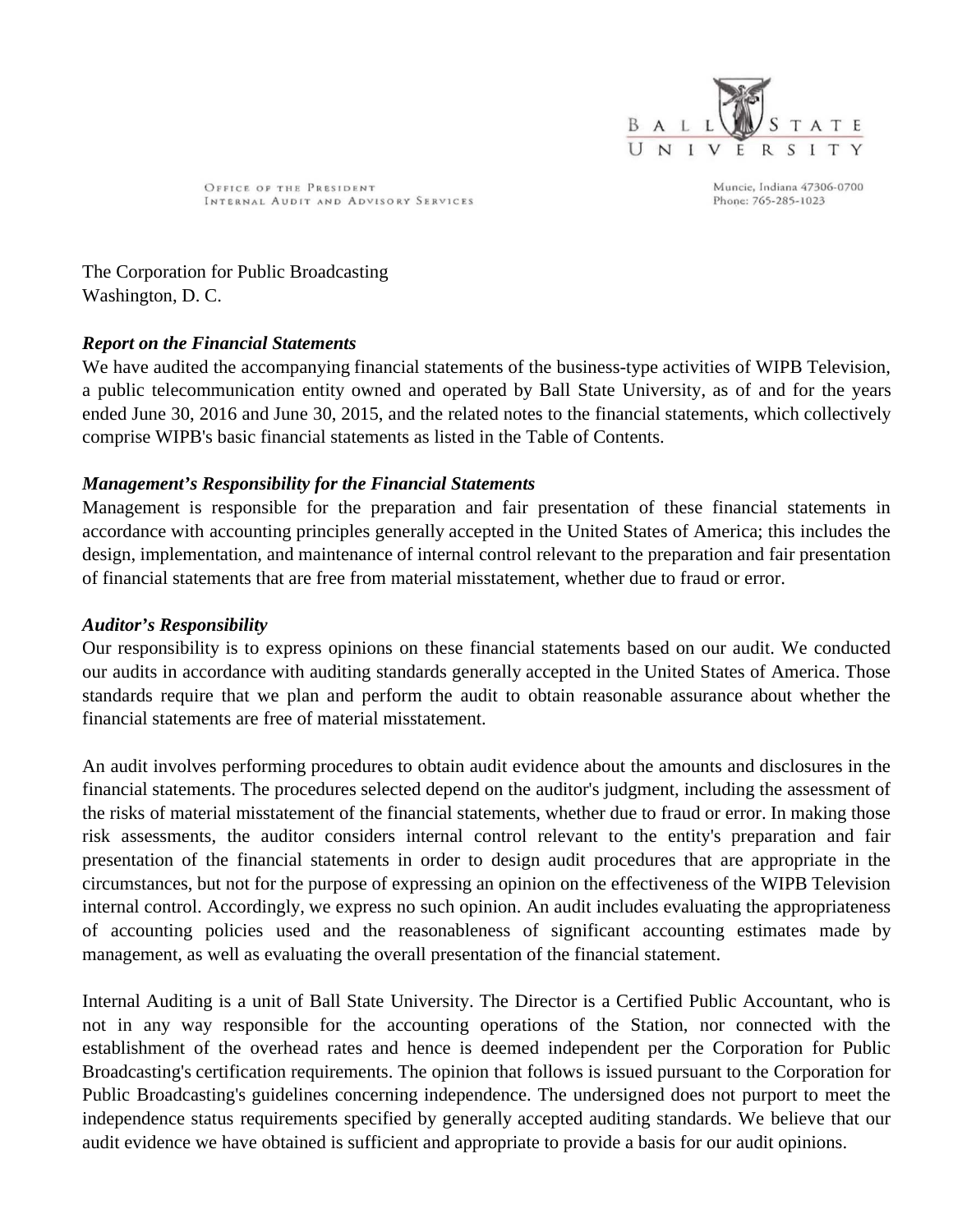The Corporation for Public Broadcasting Washington, D. C.

#### *Opinion*

In our opinion, based on our audits, the financial statements referred to above present fairly, in all material respects, the respective financial position of the business-type activities of WIPB Television, a public telecommunication entity owned and operated by Ball State University, as of June 30, 2016 and June 30, 2015, and the respective changes in financial position and cash flows, where applicable, thereof and for the years then ended, in accordance with accounting principles generally accepted in the United States of America.

#### *Prior Period Adjustment*

As discussed in Note G to the financial statements, a misstatement of previously reported net position as of June 30, 2014, was identified in the current year. Accordingly, retrospective adjustments have been made to net position, property and equipment, and depreciation. Our opinion is not modified with respect to this matter.

#### *Other Matters*

#### *Required Supplementary Information*

The Management's Discussion and Analysis (MD&A) is not a required part of the basic financial statements but is supplementary information required by the Governmental Accounting Standards Board. We have applied certain limited procedures to the required supplementary information in accordance with auditing standards generally accepted in the United States of America, which consisted of inquiries of management about the methods of preparing the information and comparing the information for consistency with management's responses to our inquiries, the basic financial statements, and other knowledge we obtained during our audit of the basic financial statements. We do not express an opinion or provide any assurance on the information because the limited procedures do not provide us with sufficient evidence to express an opinion or provide any assurance.

The D.RLX

Thomas D. Roberts, CPA Director of Internal Audit and Advisory Services Ball State University February 10, 2017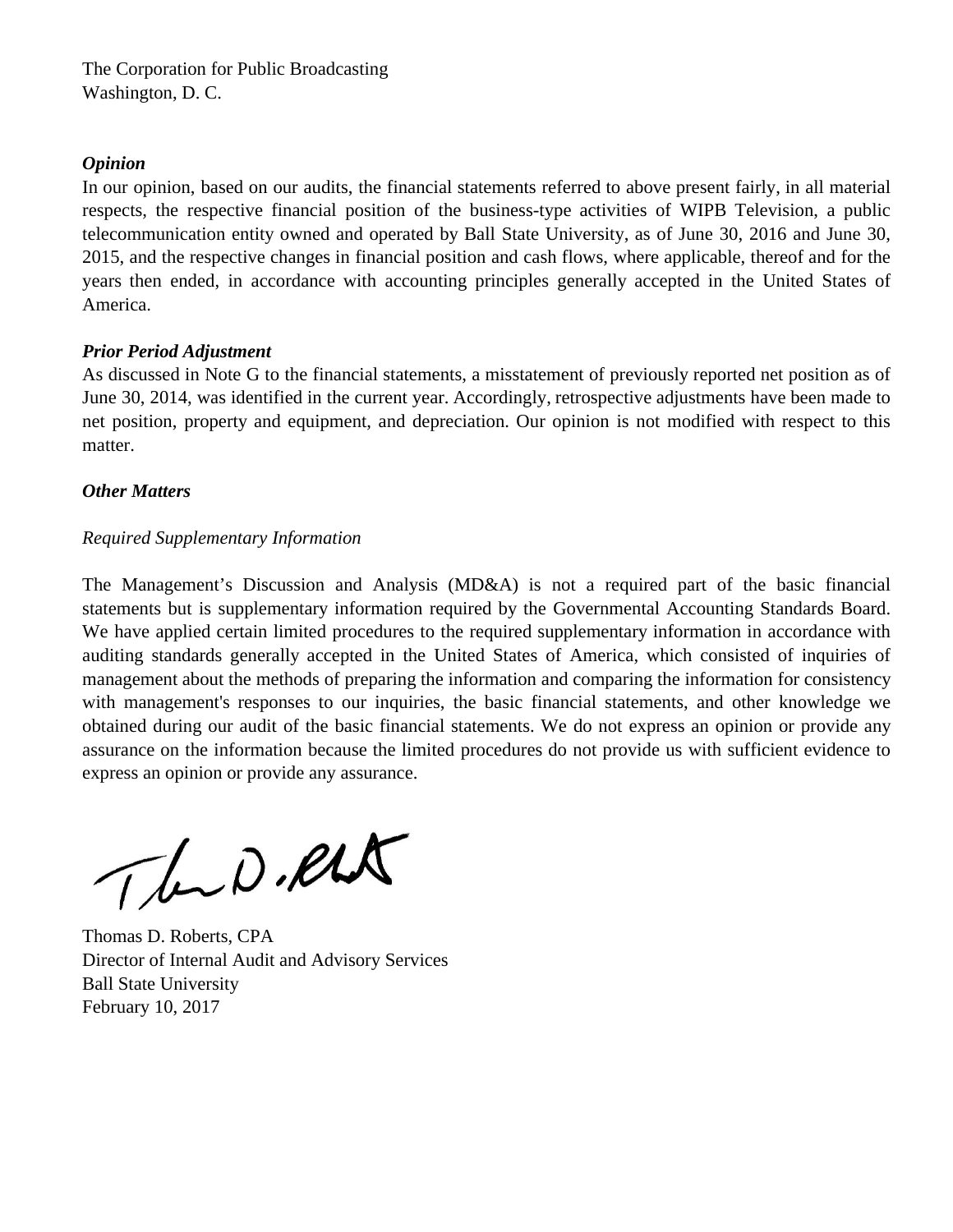This discussion and analysis of WIPB's financial statements provides an overview of WIPB's financial position for the years ended June 30, 2016 and 2015, along with comparative financial information for the fiscal year ended June 30, 2014. Management has prepared the financial statements and the related footnote disclosures along with the discussion and analysis. The discussion and analysis are designed to provide an objective analysis of the station's financial position based on currently known facts, decisions, and conditions. The completeness and fairness of the financial statements, notes to the financial statements, and this discussion are the responsibility of WIPB's management.

#### **Using this Report**

This financial report consists of a series of financial statements, prepared in accordance with the Governmental Accounting Standards Board *Statement No. 35* , *Basic Financial Statements-and Management's Discussion and Analysis-for Public Colleges and Universities.* These statements focus on the financial condition of the station, the results of operations, and cash flows of the station as a whole.

The three basic financial statements are the Statement of Net Position, Statement of Revenues, Expenses and Changes in Net Position, and the Statement of Cash Flows. The statements utilize an operating and non-operating basis of reporting whereby revenues that are charges for services and goods, including non-capital grants, are recorded as operating revenues. Essentially, all other types of revenue, including investment income, are nonoperating or other revenue.

This annual financial report includes the report of independent auditors, the management's discussion and analysis, the basic financial statements referred to above, and notes to the financial statements.

#### **Financial Highlights**

The following are some of the overall financial highlights from the past year:

- The grant to WIPB from the Corporation for Public Broadcasting shows a decrease in fiscal year 2015-2016. A portion of the grant revenue will be reported in fiscal year 2016-2017, due to a difference in grant project dates from WIPB's fiscal year period. This decrease is reflected in both revenue and expense in fiscal year 2015- 2016.
- Business/Industry Underwriting revenue decreased in fiscal year 2015-2016 due to a shift in oversight of corporate services revenue from WIPB to Ball State University (BSU). BSU now distributes those funds across multiple units at BSU, including WIPB, as needed.
- Funding from BSU increased slightly in fiscal year 2015-2016, after seeing a decrease in funding from BSU in fiscal year 2014-2015 - primarily resulting from decreased indirect administrative support provided by BSU, due to restructuring at BSU which moved administrative departments to the BSU Foundation.
- Telesale and member event revenue decreased in fiscal year 2015-2016.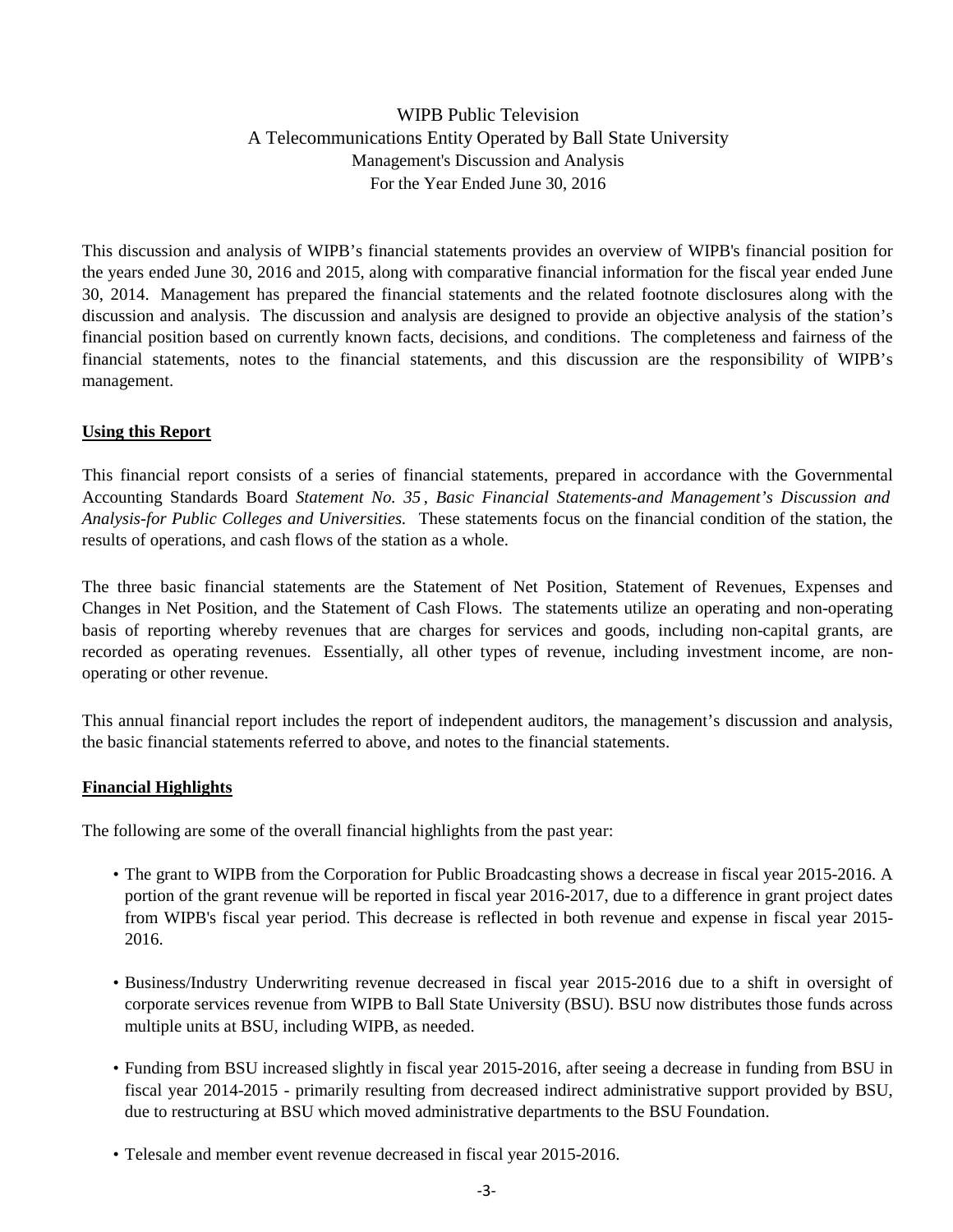#### The Statement of Net Position and the Statement of Revenues, Expenses and Changes in Net Position

In order to assess the overall health of WIPB, economic factors need to be considered at all levels including national (Corporation for Public Broadcasting (CPB)), state (Ball State University and Indiana Public Broadcasting Stations), and local (membership and business underwriting). The Statement of Net Position and the Statement of Revenues, Expenses and Changes in Net Position report in summary fashion the financial position of WIPB, focusing on the station's net position and whether it increased or decreased during the year.

These statements include all assets and liabilities using the accrual basis of accounting, which is similar to the accounting used by most private-sector institutions. The only exceptions are gifts and grants, which are generally recorded only when received. All of the current year's revenues and expenses are taken into account, regardless of when cash was received or paid.

The following is a summary of the major components of the net position and operating results of WIPB as of the end of the previous three fiscal years:

#### **Statement of Net Position**

June 30, 2016, 2015, and 2014

|                                                 | 2016 |         | 2015          |         |     | 2014      |
|-------------------------------------------------|------|---------|---------------|---------|-----|-----------|
| Assets:                                         |      |         |               |         |     |           |
| <b>Current Assets</b>                           | \$   | 395,380 | \$            | 273,139 | \$  | 265,299   |
| Noncurrent Assets - Capital                     |      | 78,205  |               | 168,649 |     | 1,238,840 |
| <b>Total Assets</b>                             |      | 473,585 | \$            | 441,788 | \$  | 1,504,139 |
| <b>Liabilities:</b>                             |      |         |               |         |     |           |
| <b>Current Liabilities</b>                      | \$   | 238,133 | \$            | 3,013   | \$  | 5         |
| <b>Total Liabilities</b>                        | \$   | 238,133 | $\mathcal{S}$ | 3,013   | \$  | 5         |
| <b>Net Position:</b>                            |      |         |               |         |     |           |
| Invested in Capital Assets, Net of Related Debt | \$   | 78,205  | \$            | 168,649 | \$. | 1,238,840 |
| Restricted                                      |      | 59,715  |               | 59,715  |     | 59,715    |
| Unrestricted                                    |      | 97,532  |               | 210,411 |     | 205,579   |
| <b>Total Net Position</b>                       |      | 235,452 | \$.           | 438,775 |     | 1,504,134 |
| <b>Total Liabilities and Net Position</b>       |      | 473,585 |               | 441,788 | S   | 1,504,139 |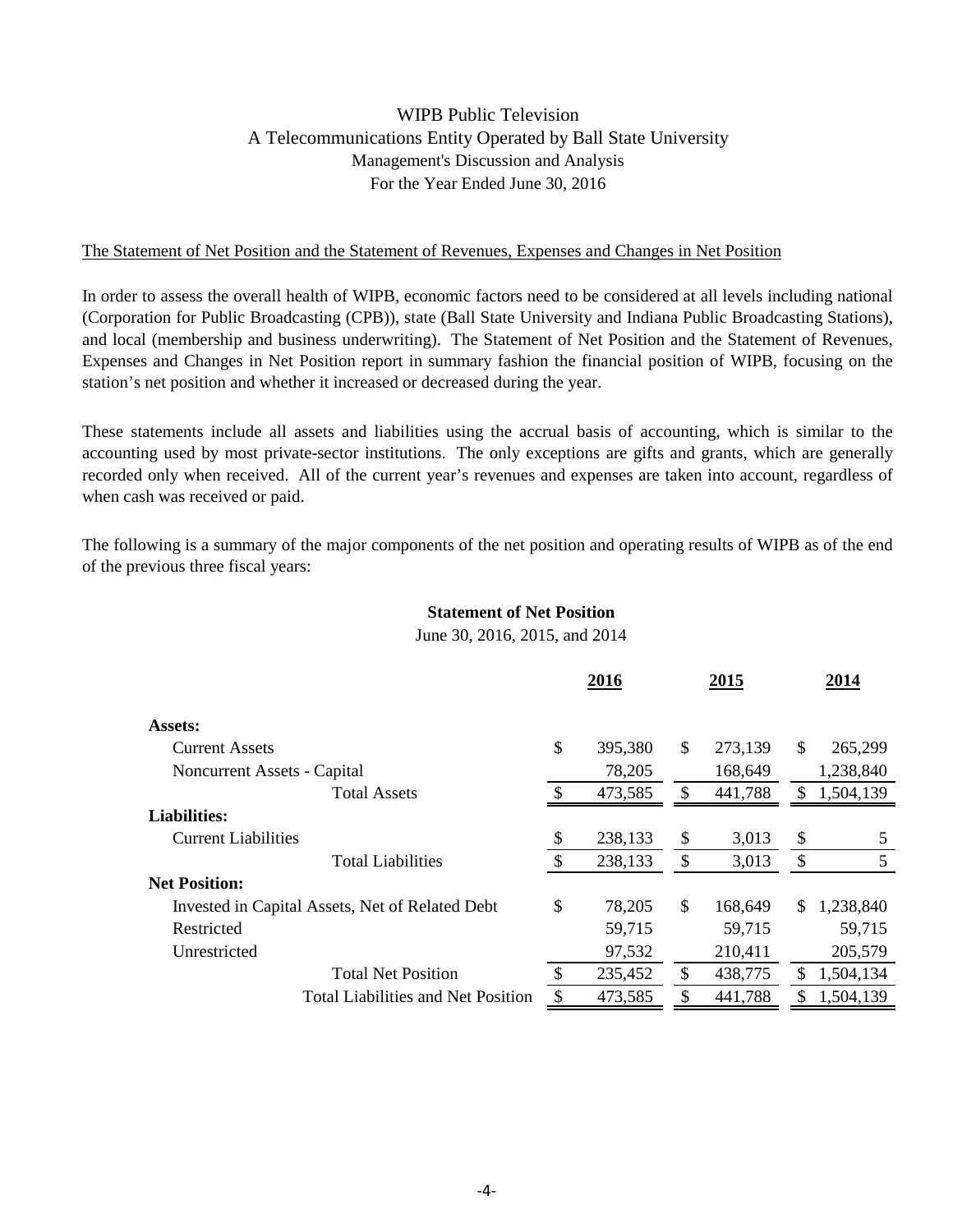#### **Change in Net Position**

For the Years Ended June 30, 2016, 2015, and 2014

|   | 2016       |    | 2015       |             | 2014        |
|---|------------|----|------------|-------------|-------------|
| S | 3,613,122  |    |            | S.          | 4,102,055   |
|   | 3,816,445  |    | 4,011,752  |             | 4,632,791   |
|   | (203, 323) |    | (170, 110) |             | (530, 736)  |
|   | 438,775    |    | 1,504,134  |             | 3,159,161   |
|   |            |    | (895, 249) |             | (1,124,291) |
|   |            |    |            |             |             |
|   | 235,452    | £. | 438,775    |             | 1,504,134   |
|   |            |    |            | \$3,841,642 |             |

#### Operating Revenues

Operating revenues increase net position and include all transactions that result in sales and/or receipts from goods and services such as underwriting and event proceeds. Federal, state, and private grants are considered operating if they are not for capital purposes. In addition, subscriptions and memberships, contributed support, and in-kind contributions are considered operating since they constitute WIPB-TV's principal ongoing operations.

The following factors significantly impacted operating revenues :

- The grant to WIPB-TV from the Corporation for Public Broadcasting shows a decrease in fiscal year 2015- 2016. A portion of the grant revenue will be reported in fiscal year 2016-2017, due to a difference in grant period dates from WIPB-TV's fiscal year period. The CPB grant period is over two fiscal years beginning October 1, and WIPB-TV's fiscal year is July - June.
- Telesale and member event revenue decreased in fiscal year 2015-2016 related to a spring online only auction, and decreased member events. In fiscal year 2014-2015 there was a slight increase in telesale proceeds, but a decrease in overall underwriting for the on-air telesale.
- Business/Industry Underwriting revenue decreased in fiscal year 2015-2016 due to a shift in oversight of corporate services revenue from WIPB to BSU. BSU now distributes those funds across multiple units at BSU, including WIPB, as needed.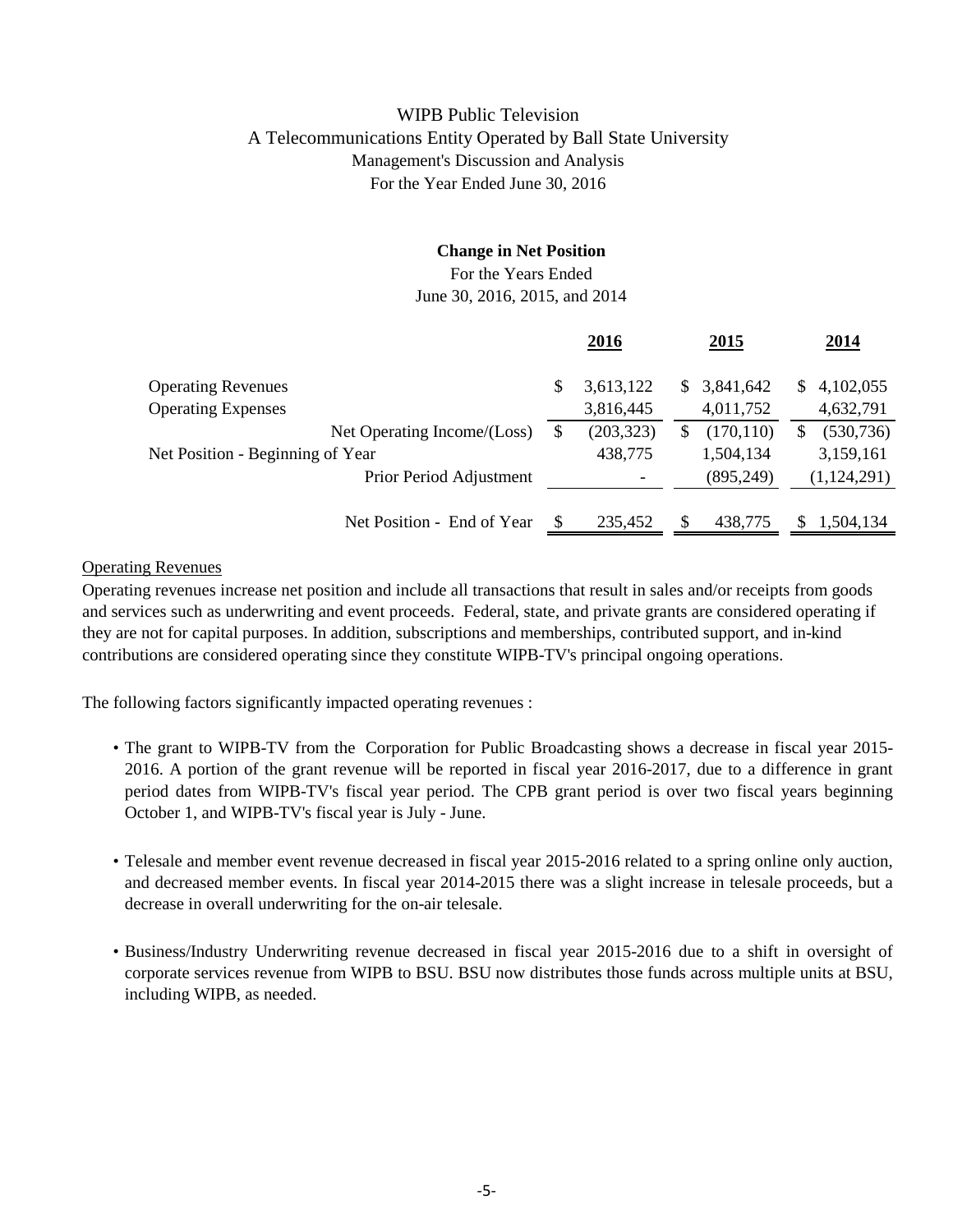

#### The following is a graphic illustration of operating revenues by source:

#### Operating Expenses

Operating expenses reduce net position and comprise all the costs necessary to perform and conduct the programs and primary purposes of WIPB-TV.

The following factors significantly impacted operating expenses:

- The grant to WIPB-TV from the Corporation for Public Broadcasting shows a decrease in fiscal year 2015- 2016. A portion of the grant revenue will be reported in fiscal year 2016-2017, due to a difference in grant period dates from WIPB-TV's fiscal year period. The CPB grant period is over two fiscal years beginning October 1, and WIPB-TV's fiscal year is July - June. Much of the CPB grant revenue is spent for dues to Public Broadcast Service. The dues previously paid in one fiscal year were only partially paid in fiscal year 2015- 2016. This led to a decrease in broadcasting expense in fiscal year 2015-2016, compared to fiscal year 2014- 2015.
- Depreciation expense decreased in fiscal year 2015-2016 due to several capital assets becoming fully depreciated in the prior year, and several capital assets fully depreciated in fiscal year 2015-16 with only half year depreciation remaining and expensed in fiscal year 2015-2016.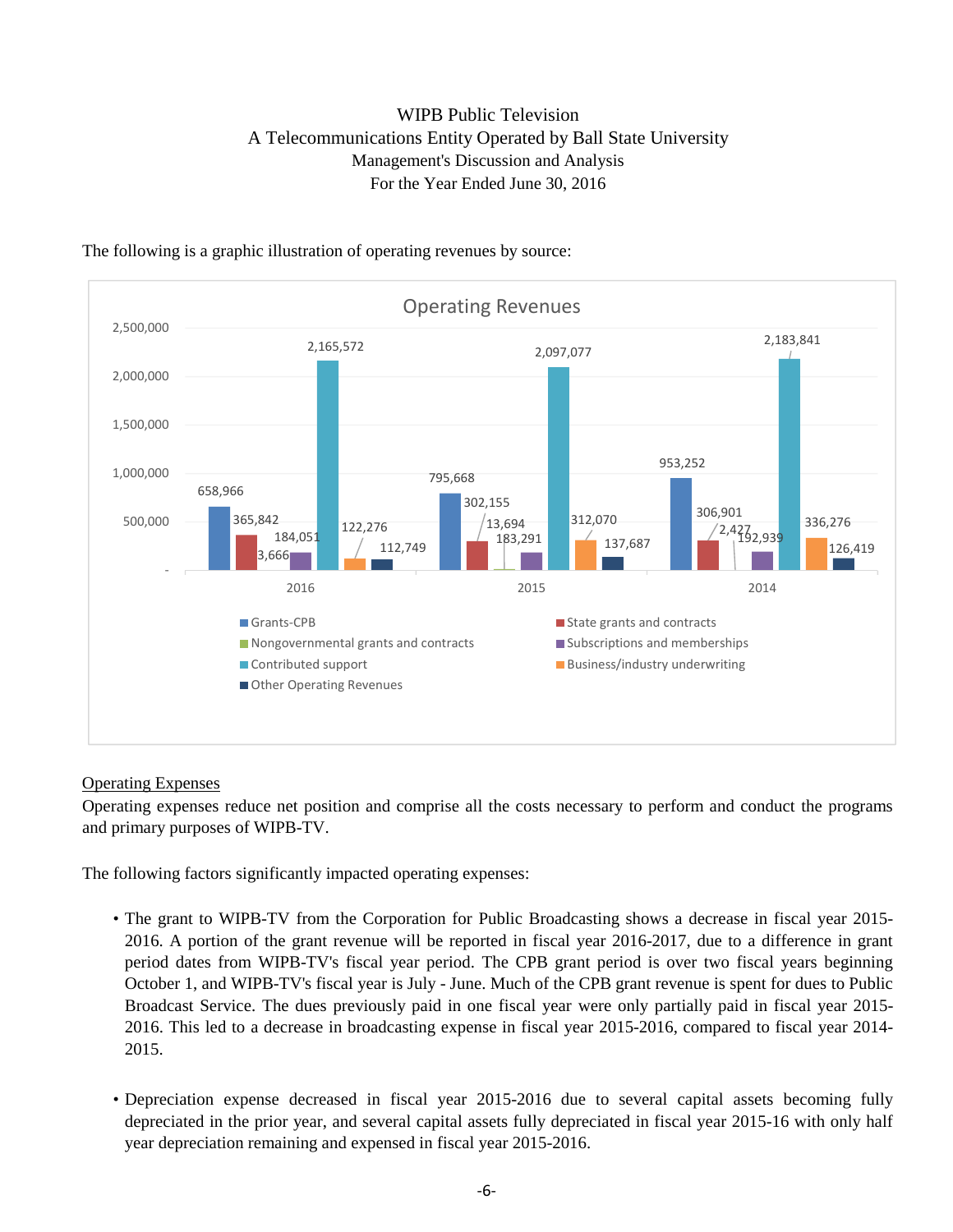

The following is a graphic illustration of operating expenses by source:

#### Non-operating Revenue and Expenses

Non-operating revenues increase net position while non-operating expenses reduce net position. Non-operating revenues and expenses are generated from transactions that are primarily non-exchange in nature, consisting mainly of interest expense, and investment income (interest and dividend income and realized and unrealized gains and losses).

The following factors significantly impacted non-operating revenues:

• Interest on our investments with our parent institution's foundation continued to be zeroed out for last year as the economic recovery languishes.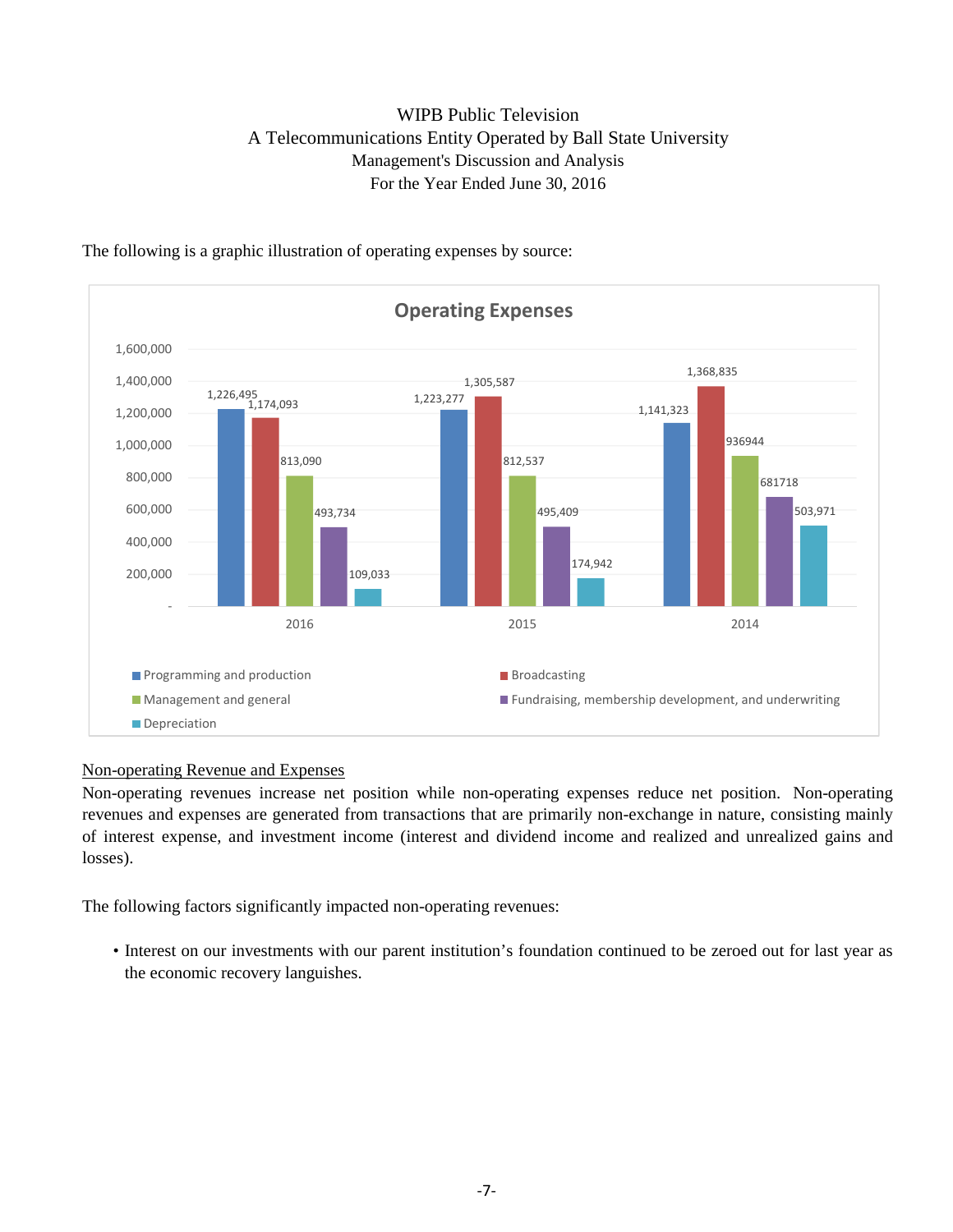#### Statement of Cash Flows

The Statement of Cash Flows provides relevant information about the cash receipts and cash payments of WIPB-TV during the period. Unlike the Statement of Revenues, Expenses and Changes in Net Position, which reports revenues when they are earned and expenses when they are incurred, regardless of when cash is received or disbursed, the Statement of Cash Flows reports actual cash received and disbursed. The focus of the Statement of Cash Flows is on the increase or decrease in cash and cash equivalents. The Statement of Cash Flows helps the user assess WIPB's:

- 1. Ability to generate future net cash flows.
- 2. Ability to meet obligations as they come due.
- 3. Need for external financing.

#### **Cash Flows**

#### For the Years Ended June 30, 2016, 2015, and 2014

|                                                                            | 2016 |          | 2015             | 2014      |
|----------------------------------------------------------------------------|------|----------|------------------|-----------|
| Cash and Equivalents Provided By/(Used In):<br><b>Operating Activities</b> | S    | 366,303  | (226, 814)       | (21,989)  |
| <b>Capital Financing Activities</b>                                        |      | (18,588) |                  | (38, 400) |
| Net Change in Cash and Cash Equivalents                                    |      | 347.715  | \$<br>(226, 814) | (60, 389) |
| Cash and Cash Equivalents–Beginning of the Year                            |      | 36,486   | 263,300          | 323,689   |
| Cash and Cash Equivalents-End of the Year                                  |      | 384,201  | 36,486           | 263,300   |

The major components of cash flows provided from operating activities are Ball State University, memberships, and the Corporation for Public Broadcasting (CPB). The major components of cash flows used in operating activities are payments for employees (including benefits) and payments for national programming.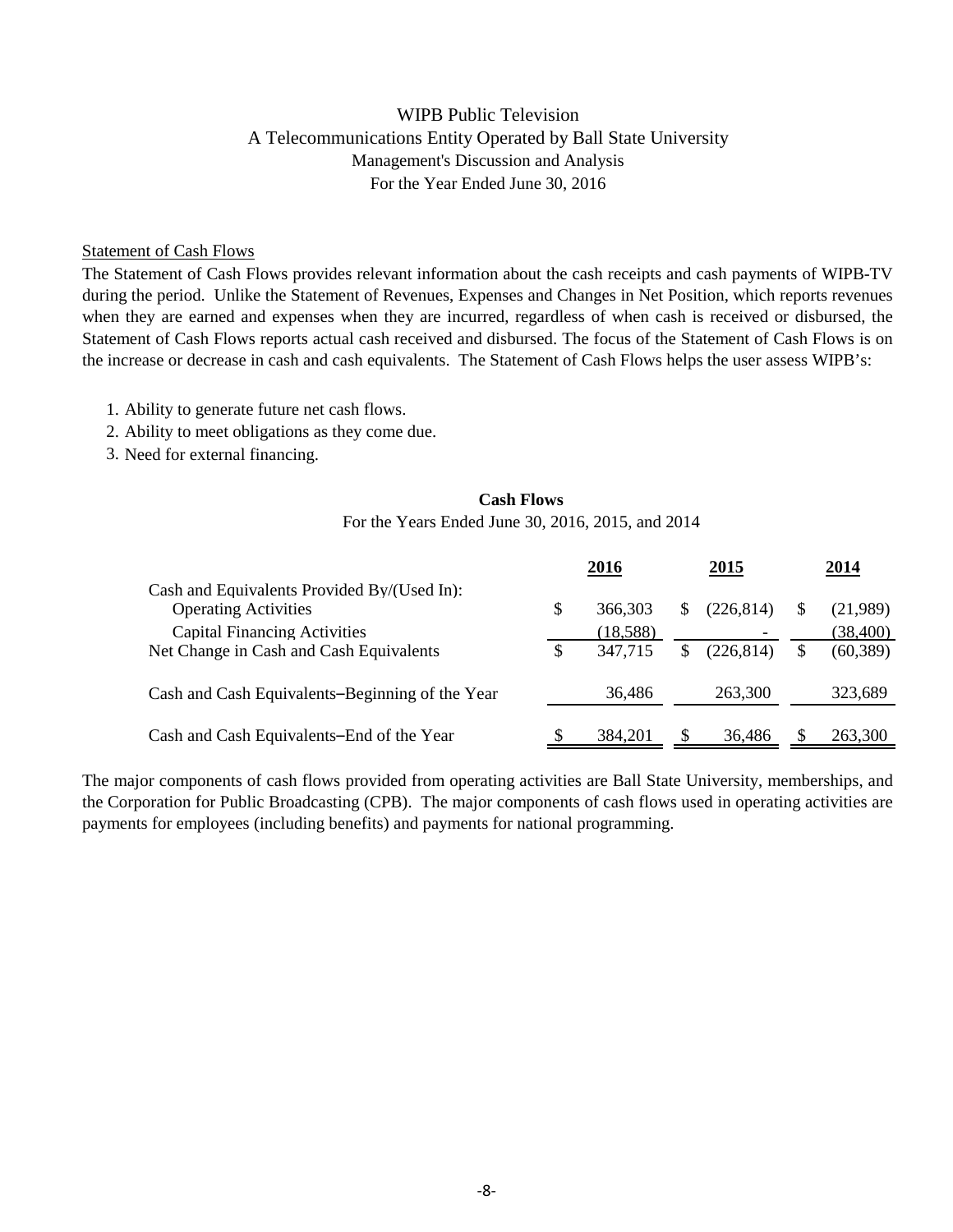#### **Economic Factors That Will Affect The Future**

The economic position of WIPB-TV is closely tied to the University and the State of Indiana. The state is currently faced with slow to modest growth which will reflect below the national expected 2.1% growth. This will likely have a negative impact on future funding for higher education and WIPB-TV's licensee, Ball State University. The following impacts are already known:

- As the University implements and evaluates its strategic plan, the focus is to reduce duplication of efforts and to streamline expenses to balance revenues in all areas. That balance does have an impact on the station's contributed support from the university. As we have seen in the past three years contributed support continues to decrease and we expect similar results in the future.
- Once again we are continuing the online Telesale for spring 2017. We are providing a better underwriting packet for our corporate sponsors and doing daily online sponsors that will allow more underwriting opportunities. We hope these added incentives and offerings will produce more excitement of the online auction and increase revenue in sponsorships and underwriting for spring 2017. If the marketing packages prove to be successful we may revert fall 2017 Telesale to an online version as well.
- Overall, management sees potential for underwriting and membership growth as we survey the local economies and new business ventures that have started in east central Indiana. There is a shift in population and the workforce moving to higher paying jobs in automation. However the slow growth in manufacturing could prove to offset any increase in revenue that we may anticipate. We will continue to promote the special events.
- We believe even with the expected slow to modest growth that is projected for Indiana that state funding for public broadcasting will remain flat.
- An added concern for management is the political environment that we will see in the upcoming four years. There has always been a grass roots effort to reduce federal support of public broadcasting when a conservative congress is in office. We as a station must be aware that reduced federal funding could be a reality and we must focus our efforts to make up a possible shortfall. This could have an impact on staffing and direction of existing revenue avenues.

All public media broadcasting continues to receive a large portion of support from our listeners. With that premise in mind, WIPB-TV will continue efforts to engage our communities to address significant public issues and to bring educational value to east central Indiana. With the increase in our local programs, we will see an increase in community engagement opportunities which in turn allows us to expose more potential underwriting clients for those programs.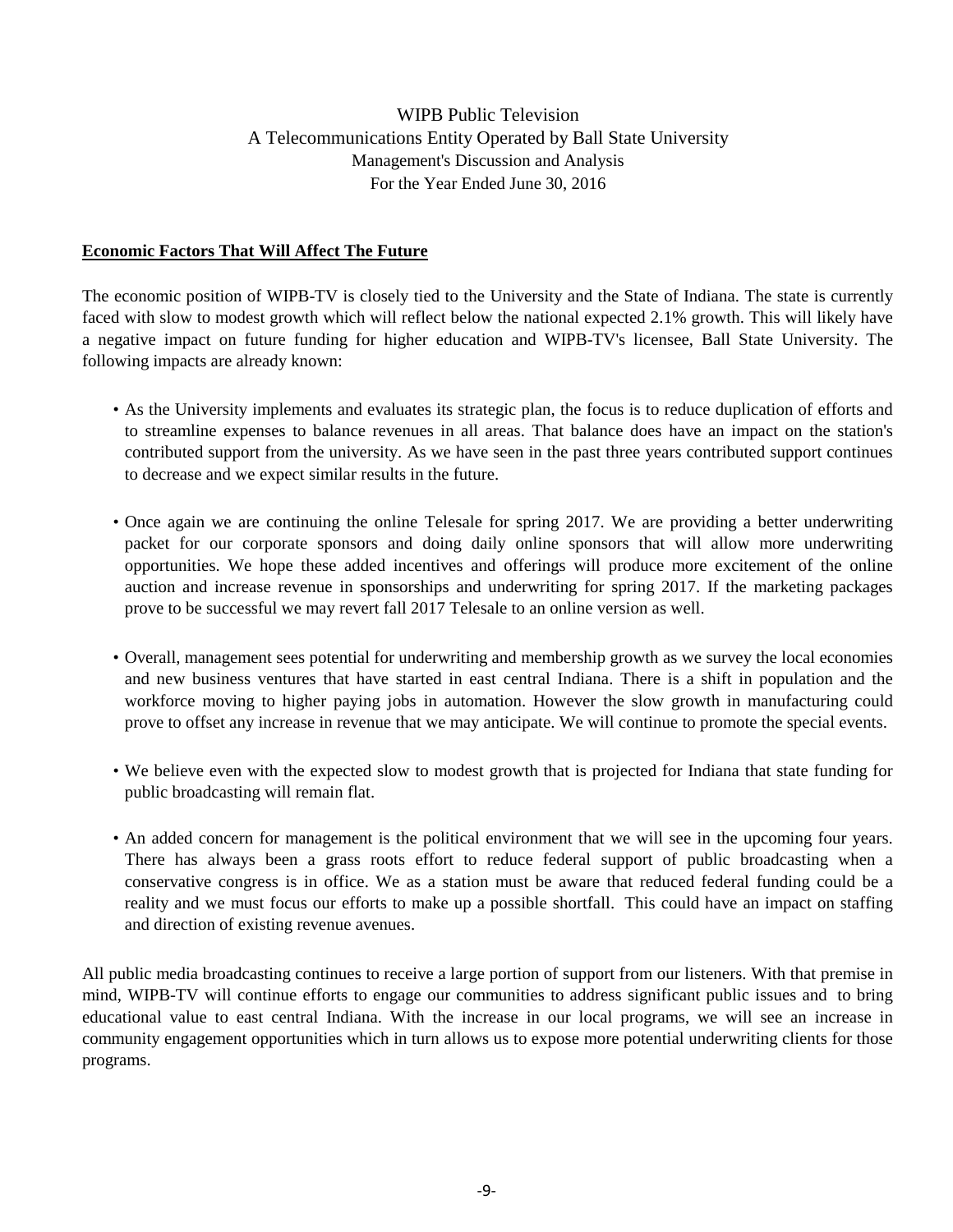# **A Telecommunications Entity Operated by Ball State University**

Statement of Net Position

Years ended June 30, 2016 and 2015

|                                                 | 2016          | 2015  |         |  |
|-------------------------------------------------|---------------|-------|---------|--|
| <b>ASSETS</b>                                   |               |       |         |  |
| <b>Current Assets:</b>                          |               |       |         |  |
| Cash and cash equivalents                       | \$<br>384,201 | \$    | 36,486  |  |
| Accounts receivable, net                        | 10,977        |       | 236,452 |  |
| Prepaid expenses                                | 202           |       | 201     |  |
| <b>Total Current Assets</b>                     | 395,380       |       | 273,139 |  |
| <b>Noncurrent Assets:</b>                       |               |       |         |  |
| Capital assets, net                             | 78,205        |       | 168,649 |  |
| <b>Total Assets</b>                             | 473,585       | S     | 441,788 |  |
| <b>LIABILITIES AND NET POSITION</b>             |               |       |         |  |
| <b>Current Liabilities:</b>                     |               |       |         |  |
| Accounts payable and accrued liabilities        | \$<br>117     | \$    | 1,024   |  |
| <b>Unearned Revenue</b>                         | 238,016       |       | 1,989   |  |
| <b>Total Liabilities</b>                        | 238,133       | 3,013 |         |  |
| <b>Net Position</b>                             |               |       |         |  |
| Invested in Capital Assets, Net of Related Debt | 78,205        |       | 168,649 |  |
| Restricted for external grants                  | 59,715        |       | 59,715  |  |
| Unrestricted                                    | 97,532        |       | 210,411 |  |
| <b>Total Net Position</b>                       | 235,452       |       | 438,775 |  |
| <b>Total Liabilities and Net Position</b>       | \$<br>473,585 | \$    | 441,788 |  |

See notes to financial statements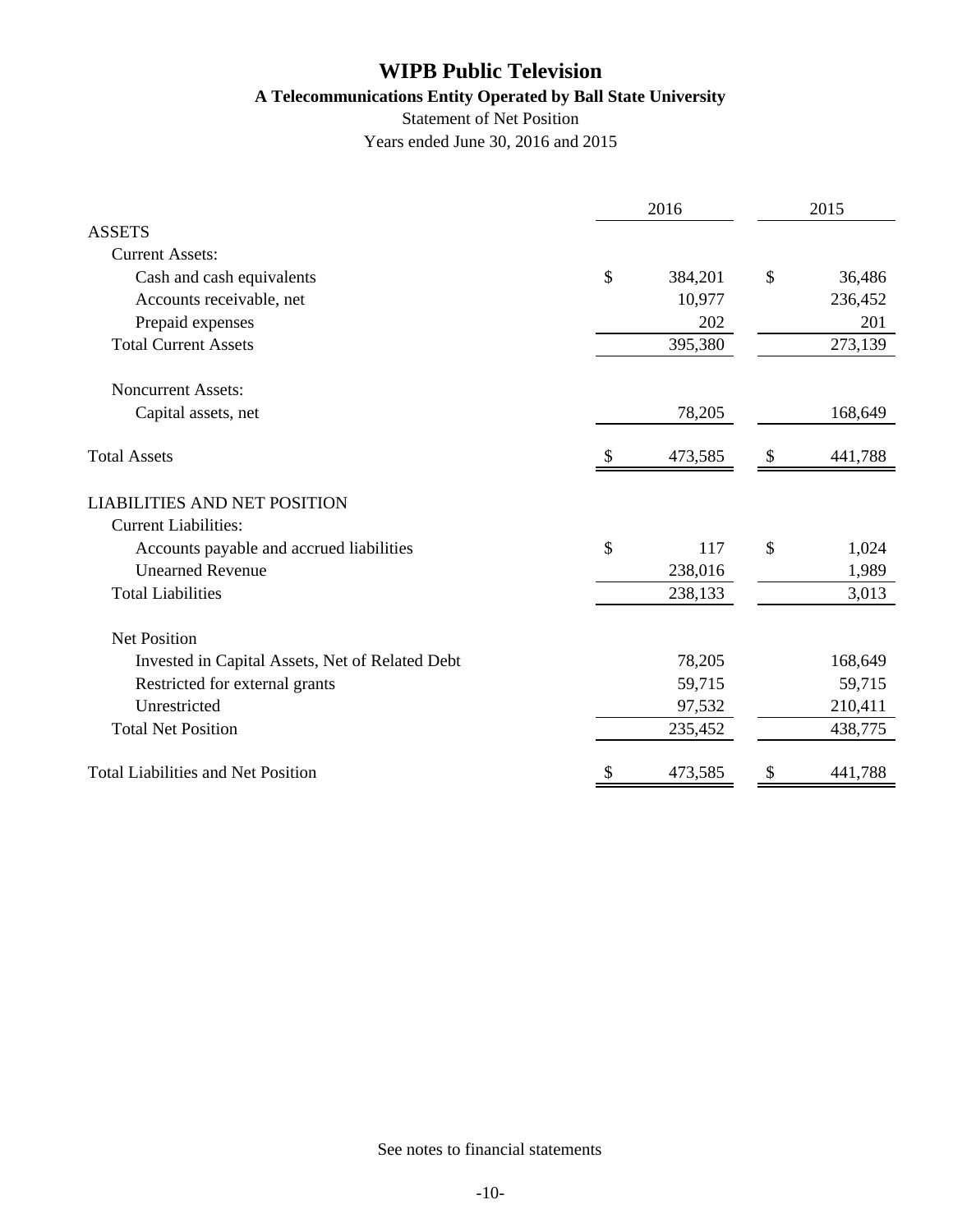# **A Telecommunications Entity Operated by Ball State University**

Statement of Revenues, Expenses, and Changes in Net Position

Years ended June 30, 2016 and 2015

|                                                          | 2016 |            |    | 2015       |
|----------------------------------------------------------|------|------------|----|------------|
| <b>Operating Revenues:</b>                               |      |            |    |            |
| Grants-CPB                                               | \$   | 658,966    | \$ | 795,668    |
| State grants and contracts                               |      | 365,842    |    | 302,155    |
| Nongovernmental grants and contracts                     |      | 3,666      |    | 13,694     |
| Subscriptions and memberships                            |      | 184,051    |    | 183,291    |
| Contributed support                                      |      | 2,165,572  |    | 2,097,077  |
| Telesale proceeds                                        |      | 39,297     |    | 57,162     |
| Business/industry underwriting                           |      | 122,276    |    | 312,070    |
| Telesale underwriting                                    |      | 25,375     |    | 27,776     |
| In-kind contributions/services                           |      | 42,856     |    | 36,330     |
| Other operating revenues                                 |      | 5,221      |    | 16,419     |
| <b>Total Operating Revenues</b>                          |      | 3,613,122  |    | 3,841,642  |
| <b>Operating Expenses:</b>                               |      |            |    |            |
| Program Services:                                        |      |            |    |            |
| Programming and production                               |      | 1,226,495  |    | 1,223,277  |
| Broadcasting                                             |      | 1,174,093  |    | 1,305,587  |
| <b>Total Program Services</b>                            |      | 2,400,588  |    | 2,528,864  |
| <b>Supporting Services:</b>                              |      |            |    |            |
| Management and general                                   |      | 813,090    |    | 812,537    |
| Fundraising, membership development, and underwriting    |      | 493,734    |    | 495,409    |
| Depreciation                                             |      | 109,033    |    | 174,942    |
| <b>Total Supporting Services</b>                         |      | 1,415,857  |    | 1,482,888  |
| <b>Total Operating Expenses</b>                          |      | 3,816,445  |    | 4,011,752  |
| Operating Income/(Loss)                                  |      | (203, 323) |    | (170, 110) |
| Net Position, Beginning of the Year-as previously stated |      | 438,775    |    | 1,504,134  |
| Prior period adjustment (see Note G)                     |      |            |    | (895, 249) |
| Net Position, Beginning of the Year-as restated          |      | 438,775    |    | 608,885    |
| Net Position, End of the Year                            | \$   | 235,452    | \$ | 438,775    |

See notes to financial statements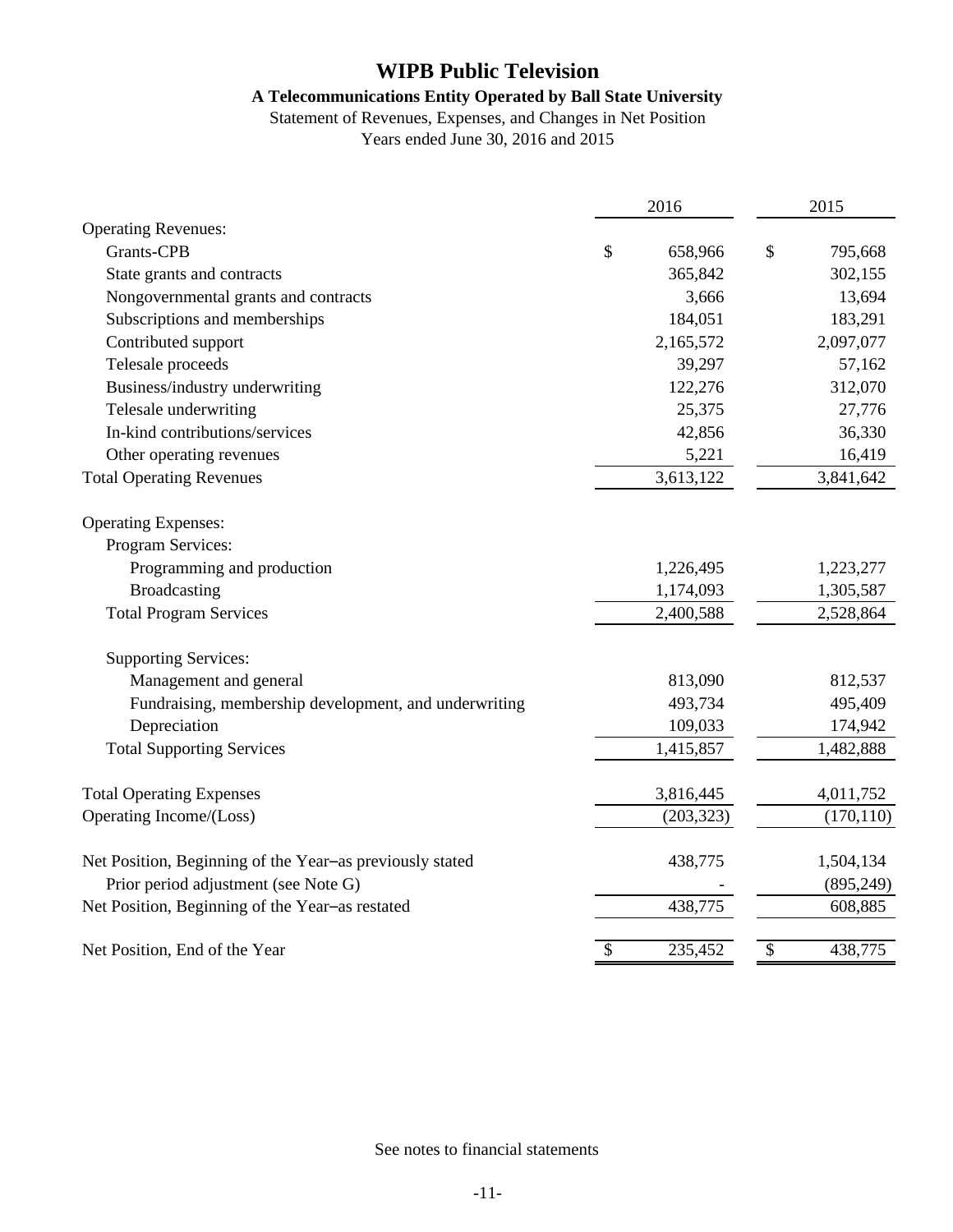# **A Telecommunications Entity Operated by Ball State University**

Statement of Cash Flows

Years ended June 30, 2016 and 2015

|                                                                     | 2016             | 2015             |  |
|---------------------------------------------------------------------|------------------|------------------|--|
| Cash Flows from Operating Activities:                               |                  |                  |  |
| Grants and contracts                                                | \$<br>1,253,951  | \$<br>876,865    |  |
| Subscriptions and memberships                                       | 184,051          | 183,291          |  |
| <b>Ball State University support</b>                                | 2,165,572        | 2,097,079        |  |
| Payments to suppliers                                               | (889, 335)       | (1,251,307)      |  |
| Payments for utilities                                              | (4,657)          | (8,150)          |  |
| Payments for personnel services                                     | (285, 884)       | (371, 838)       |  |
| Payments for benefits                                               | (210, 837)       | (212, 736)       |  |
| Payments for non-budgeted University support                        | (2,035,643)      | (1,939,823)      |  |
| Payments for other operating costs                                  | (3,084)          | (13, 621)        |  |
| Telesale proceeds                                                   | 39,297           | 57,162           |  |
| Business/industry underwriting                                      | 122,276          | 312,070          |  |
| Telesale underwriting                                               | 25,375           | 27,776           |  |
| Other operating receipts                                            | 5,221            | 16,418           |  |
| Net Cash Provided (Used) by Operating Activities                    | 366,303          | (226, 814)       |  |
| Cash Flows from Capital Financing Activities:                       |                  |                  |  |
| Purchases of capital assets                                         | (18,588)         |                  |  |
| Net Cash Provided (Used) by Capital Financing Activities            | (18, 588)        |                  |  |
|                                                                     |                  |                  |  |
| Net increase (decrease) in cash                                     | 347,715          | (226, 814)       |  |
| Cash and cash equivalents-beginning of the year                     | 36,486           | 263,300          |  |
| Cash and cash equivalents-end of the year                           | \$<br>384,201    | \$<br>36,486     |  |
| Reconciliation of Change in Net Position to Net Cash                |                  |                  |  |
| <b>Used by Operating Activities:</b>                                |                  |                  |  |
| <b>Operating Loss</b>                                               | \$<br>(203, 323) | \$<br>(170, 110) |  |
| Adjustments to reconcile change in net position to net cash used by |                  |                  |  |
| operating activities:                                               |                  |                  |  |
| Depreciation                                                        | 109,033          | 174,942          |  |
| Increase (decrease) in Assets and Liabilities                       |                  |                  |  |
| Accounts receivable, net                                            | 225,475          | (234, 652)       |  |
| Prepaid expenses                                                    | (1)              | (2)              |  |
| Accounts payable and accrued liabilities                            | (908)            | 3,008            |  |
| <b>Unearned Revenue</b>                                             | 236,027          |                  |  |
| Net cash provided (used) by operating activities                    | \$<br>366,303    | \$<br>(226, 814) |  |
|                                                                     |                  |                  |  |

See notes to financial statements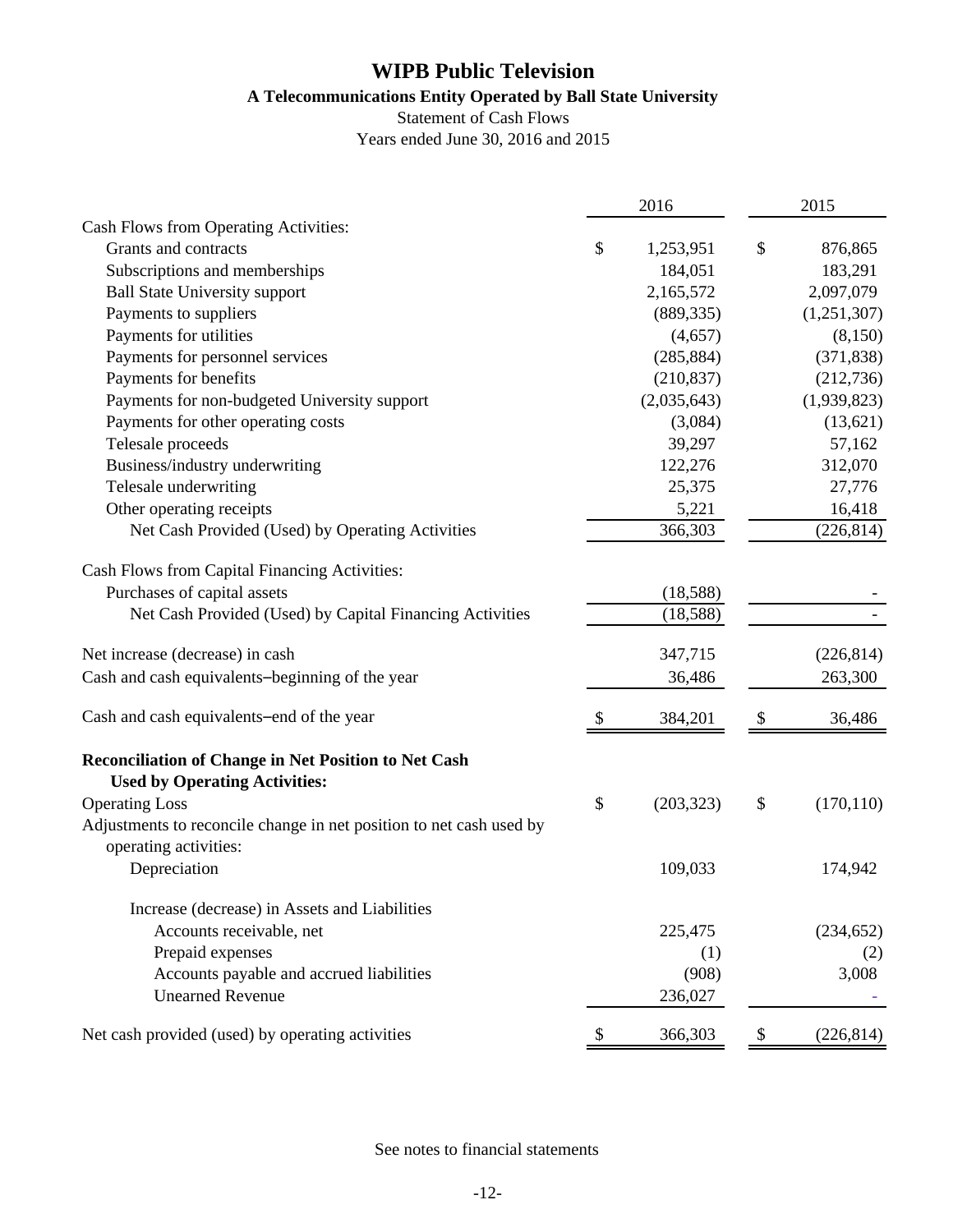#### **A Telecommunications Entity Operated by Ball State University**

Notes to Financial Statements

June 30, 2016 and 2015

#### A. SIGNIFICANT ACCOUNTING POLICIES

#### BASIS OF PRESENTATION

The financial statements of the WIPB Public Television (the Station) have been prepared in accordance with the principles outlined in Statement No. 35 of the Governmental Accounting Standards Board (GASB), and all other applicable GASB pronouncements. The Station has elected to report its financial results as a specialpurpose government entity engaged in business-type activities, using proprietary fund accounting and financial reporting. Required financial statements consist of: Management's Discussion and Analysis; Statement of Net Position; Statement of Revenue, Expenses and Changes in Net Position; Statement of Cash Flows; Notes to Financial Statements.

The financial statements have been prepared using the economic resource measurement focus and the accrual basis of accounting. Revenues are recognized when earned and expenses are recorded when an obligation has been incurred. Eliminations have been made to minimize "double-counting" of internal activities. Interfund receivables and payables have been eliminated in the Statement of Net Position. Eliminations have been made in the Statement of Revenues, Expenses and Changes in Net Position to remove the "doubling-up" effect of internal service fund activity.

#### REPORTING ENTITY

The Station is operated by Ball State University, Muncie, Indiana. The financial statements include monies collected by the Ball State University Foundation for memberships. The timing and the purpose of distributions of the Foundation's funds are controlled by the Station.

#### OPERATING REVENUES

Operating revenues encompass all revenues arising from the activities described in the WIPB Public Television mission statement. This includes revenues from grants and contracts, subscriptions and memberships, royalties, auction revenues, special event revenues, miscellaneous grants for operating activities, and contributed support for operating activities. Revenues from investing activities and capital grants are considered to be non-operating revenue.

#### CASH, CASH EQUIVALENTS, AND CREDIT RISKS

Cash and cash equivalents include cash on hand and bank accounts. Investments which were purchased with a maturity date of three months or less are considered to be cash equivalents. The Station's funds are held and managed by Ball State University and the Ball State University Foundation. Each institution has an Investment Policy Statement which ultimately determines the credit risk for the Station. The Station believes it is not exposed to any significant credit risk related to cash and cash equivalents.

The Station's "demand deposits" with each institution were as follows:

|                                         | June $30$ . |  |           |  |  |
|-----------------------------------------|-------------|--|-----------|--|--|
|                                         | 2016        |  | 2015      |  |  |
| <b>Ball State University Foundation</b> | 387,800     |  | 374,582   |  |  |
| <b>Ball State University</b>            | (3.599)     |  | (338,096) |  |  |
| Total cash and cash equivalents         | 384,201     |  | 36,486    |  |  |
|                                         |             |  |           |  |  |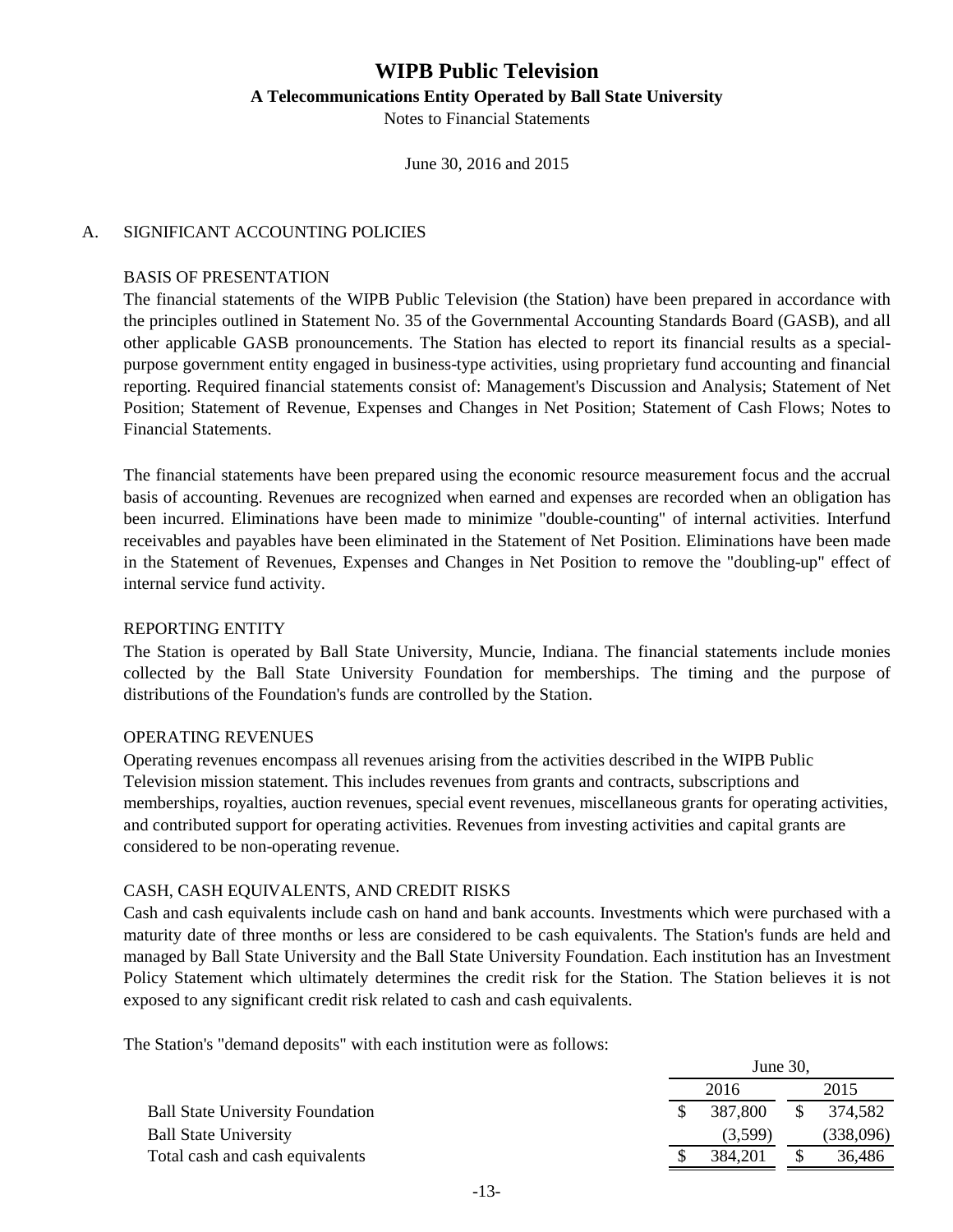#### **A Telecommunications Entity Operated by Ball State University**

Notes to Financial Statements

June 30, 2016 and 2015

#### A. SIGNIFICANT ACCOUNTING POLICIES, continued

#### CAPITAL ASSETS

Capital assets consist of equipment with an expected life in excess of one year. Expenditures for personal property of less than \$5,000 are expensed rather than capitalized. Equipment is depreciated on a straight-line basis over its expected useful life, which varies between 3 years and 10 years. Capital assets are recorded at cost or, in the case of donated property, at estimated fair market value at date of receipt. Expenditures for repairs and maintenance are charged to operating funds and expensed as incurred.

#### COMPENSATED ABSENCES

Employees of the Station are considered employees of Ball State University for purposes of determining employee benefits, and the ultimate liability for payment of these benefits remains with Ball State University. Accordingly, no accruals for employee benefits have been included in these financial statements.

#### NON-FEDERAL FINANCIAL SUPPORT (NFFS)

The Corporation for Public Broadcasting (CPB) allocates a portion of its funds annually to public broadcasting entities, primarily based on NFFS. NFFS is defined as the total value of cash and the fair market value of property and services received as either a contribution or a payment and meeting all of the respective criteria for each.

A "contribution" is cash, property or services given to a public broadcasting entity for general operating purposes. Support received as a contribution by a public broadcasting entity must meet the following criteria to be includable as NFFS: (1) the source may be an entity except the federal government or any other public broadcasting entity; (2) the contribution may take the form of a gift, grant, bequest, donation or appropriation; (3) the purpose must be for the construction or operation of a noncommercial, educational public broadcast station or for the production, acquisition, distribution, or dissemination of educational television or radio program and related activities; and (4) the recipient must be a public broadcasting entity on behalf of a public broadcast station.

A "payment" is cash, property or services received by a public broadcasting entity from specific sources in exchange for specific services or materials. Support received as a payment by a public broadcasting entity must meet the following criteria to be includable as NFFS: (1) the source must be a state, any agency or political subdivision of a state, an educational institution or organization or a nonprofit entity; (2) the form of the payment must be appropriations or contract payments in exchange for specific services or materials; (3) the purpose must be for any related activity of the public broadcast station; and (4) the recipient must be a public broadcasting entity on behalf of a public broadcast station.

The assets, liabilities and net position of the Station are accounted for using the following funds for CPB purposes. Reported NFFS for the Station was \$2,768,797 and \$2,816,754 for 2016 and 2015, respectively.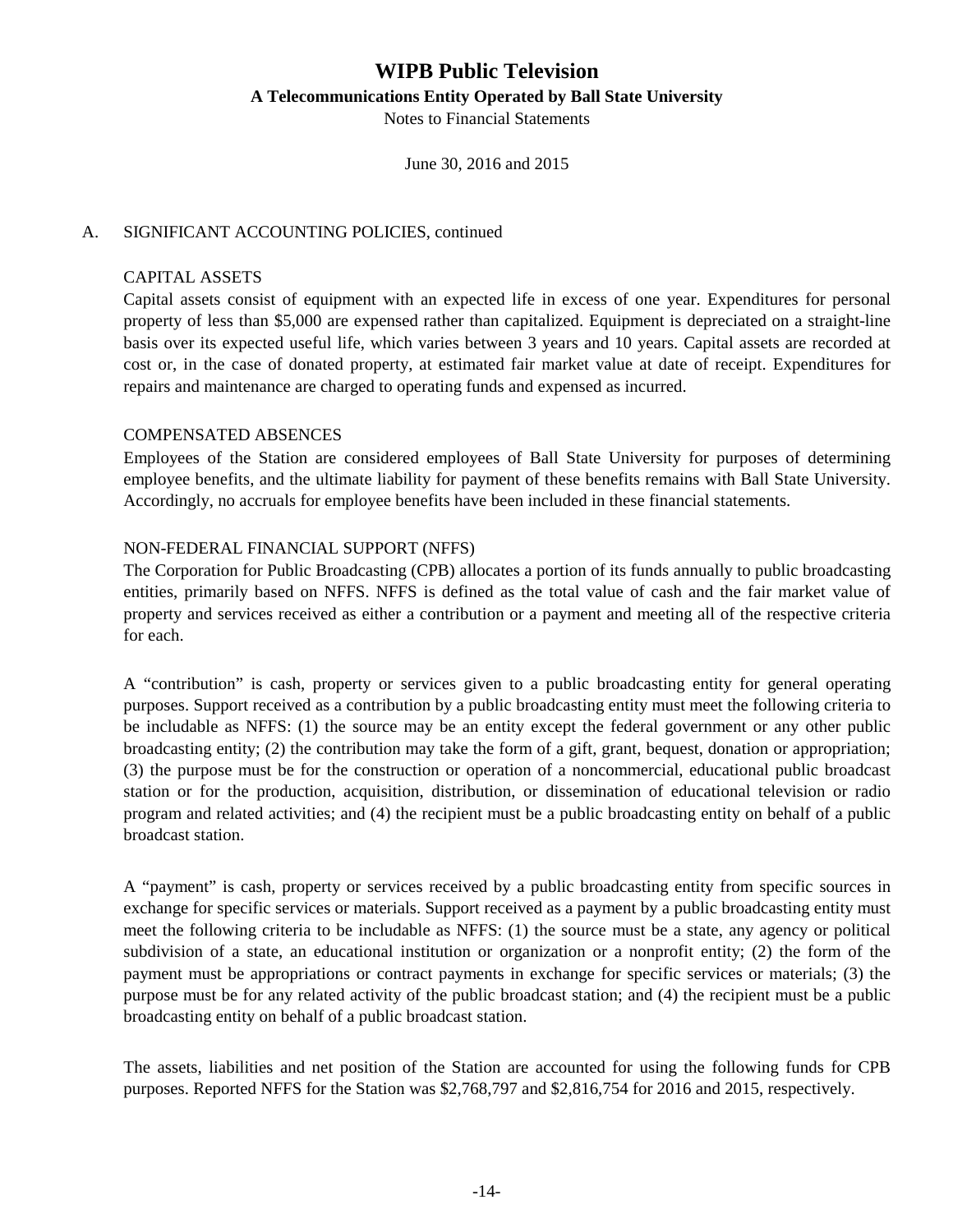#### **A Telecommunications Entity Operated by Ball State University**

Notes to Financial Statements

June 30, 2016 and 2015

#### A. SIGNIFICANT ACCOUNTING POLICIES, continued

#### REVENUE RECOGNITION

Membership pledges and grants that are unrestricted are recorded as revenue in the Statement of Revenues, Expenses, and Changes in Net Position when received and are available for current operations of the Station.

#### INDIRECT ADMINISTRATIVE SUPPORT

Indirect support from Ball State University is based on operating expenses of areas which provide indirect support to the Station and WIPB's pro rata use of the Ball Communication Building and David Letterman Communication and Media Building. Support is recognized as revenue and expense in the accompanying Statement of Revenues, Expenses, and Changes in Net Position.

In-kind contributions are non-cash contributions received by the Station from outside the licensee. In-kind contributions are recorded as revenue and expense in the accompanying Statement of Revenues, Expenses, and Changes in Net Position. These donations are recorded at their estimated fair market value at date of receipt.

#### PLEDGES

There were no outstanding pledges at June 30, 2016, and 2015, respectively.

#### FUNCTIONAL ALLOCATION OF EXPENSES

The costs of providing the various programs and other activities have been summarized on a functional basis on the Statement of Revenue, Expenses, and Changes in Net Position. Accordingly, certain costs have been allocated among program and supporting services benefited based on total personnel costs or other systematic basis.

#### FEDERAL INCOME TAXES

Under Internal Revenue Code Section 115, Ball State University is exempt from income taxes on related business income. Ball State University is subject to tax on unrelated business income under the Internal Revenue Code. The Station's unrelated business income, when applicable, is included in the University's tax return. The Station had no tax liability as of June 30, 2016, or 2015, respectively.

#### B. CORPORATION FOR PUBLIC BROADCASTING COMMUNITY SERVICE GRANTS

The Corporation for Public Broadcasting is a private, nonprofit grant making organization responsible for funding more than 1,000 television and radio stations. CPB distributes annual Community Service Grants (CSGs) to qualifying public broadcasting entities. CSGs are used to augment the financial resources of public broadcasting entities and thereby to enhance the quality of programming and expand the scope of public broadcasting services. Each CSG may be expended over one or two federal fiscal years as described in the Communications Act, 47 United States Code Annotated, Section 396(k)(7). In any event, each grant must be expended within two years of the initial grant authorization. There was \$217,115 in unexpended CPB funds on hand as of June 30, 2016, and \$0 unexpended CPB funds on hand as of June 30, 2015.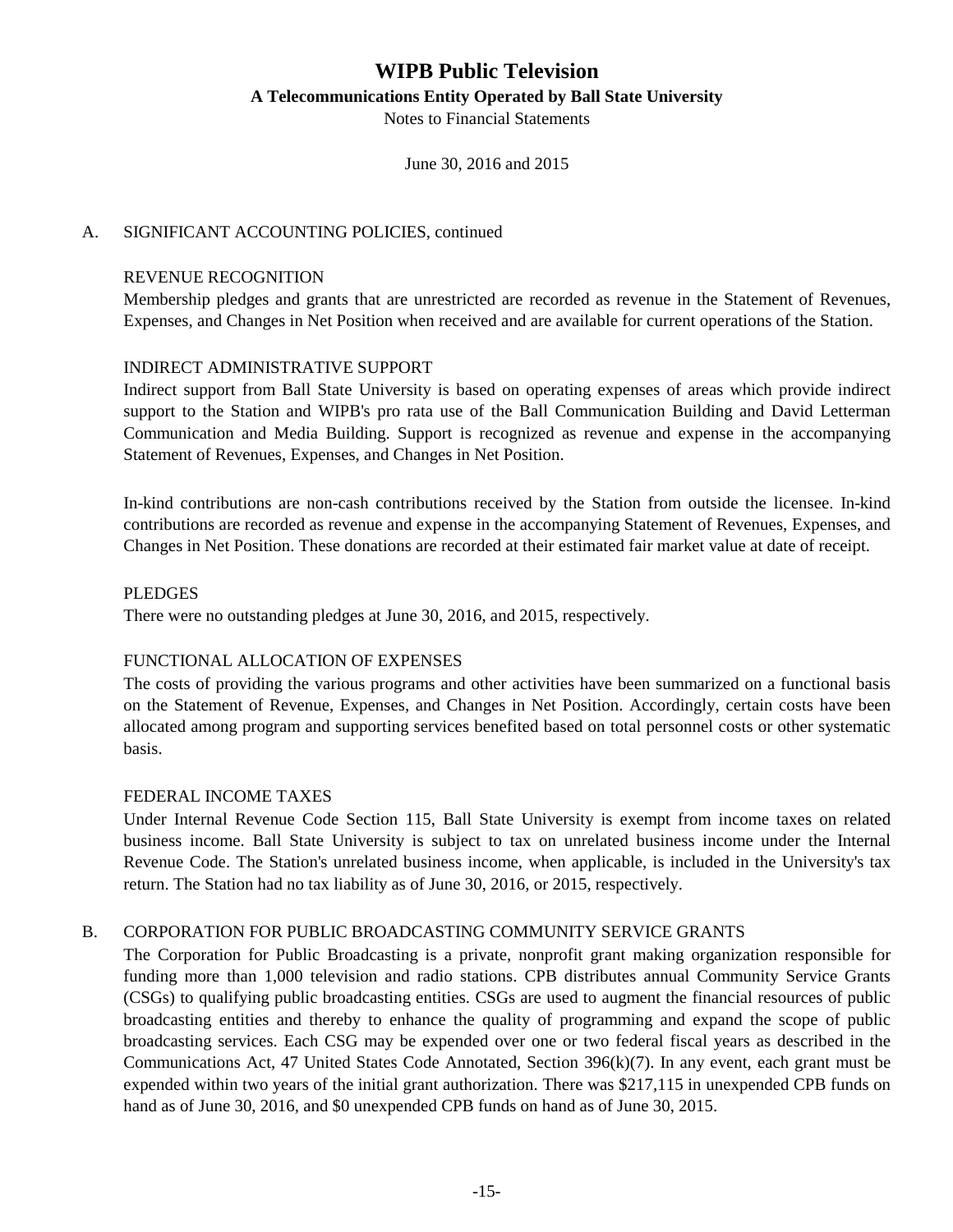#### **A Telecommunications Entity Operated by Ball State University**

Notes to Financial Statements

June 30, 2016 and 2015

#### B. CORPORATION FOR PUBLIC BROADCASTING COMMUNITY SERVICE GRANTS, continued

According to the Communications Act, funds may be used at the discretion of recipients for purposes relating primarily to production and acquisition of programming. Also, the grants may be used to sustain activities begun with CSGs awarded in prior years.

Certain General Provisions must be satisfied in connection with application for and use of the grants to maintain eligibility and meet compliance requirements. These General Provisions pertain to the use of the grant funds, record keeping, audits, financial reporting, mailing lists, and licensee status with the Federal Communications Commission.

#### C. RETIREMENT PLANS AND POST RETIREMENT BENEFITS

#### RETIREMENT PLANS

As employees of Ball State University, qualified WIPB employees participate in one of three non-contributory retirement plans. The Public Employees' Retirement Fund (PERF) and Teachers' Retirement Fund (TRF) are administered by an agency of the State of Indiana - the Indiana Public Retirement System (INPRS). Certain employees who participate in TRF are also eligible for supplementary retirement benefits under a noncontributory plan wherein the employee may designate one or more of four independent companies to administer the funds. The same companies administer the funds in the Alternate Pension Plan (APP) which is designed to provide benefits comparable to those under TRF and the supplementary plan. The following descriptions of the retirement plans are for the University as a whole, with the understanding that qualified WIPB employees are part of these plans.

#### PUBLIC EMPLOYEES' RETIREMENT FUND

The Public Employees' Retirement Fund (PERF) is a cost-sharing, multiple-employer defined benefit plan, established to provide retirement, disability, and survivor benefits to full-time employees of the State of Indiana not covered by another plan. As an instrumentality of the State of Indiana, Ball State University is allowed to participate in this plan. All full-time staff and service personnel are eligible to participate in the defined benefit plan. State statutes (IC 5-10.2 and 5-10.3) give the University authority to contribute to the plan and govern most requirements of the system. The PERF retirement benefit consists of the pension provided by employer contributions plus an annuity provided by the member's annuity savings account. The annuity savings account consists of the member's contributions, set by state statute at three percent of compensation, plus the investment earnings credited to the member's account. Ball State University has elected to make the contributions on behalf of the member. For the fiscal years ended June 30, 2016 and 2015, there were 1,453 and 1,416 employees participating in PERF with an annual pay equal to \$50,958,452 and \$49,414,500, respectively.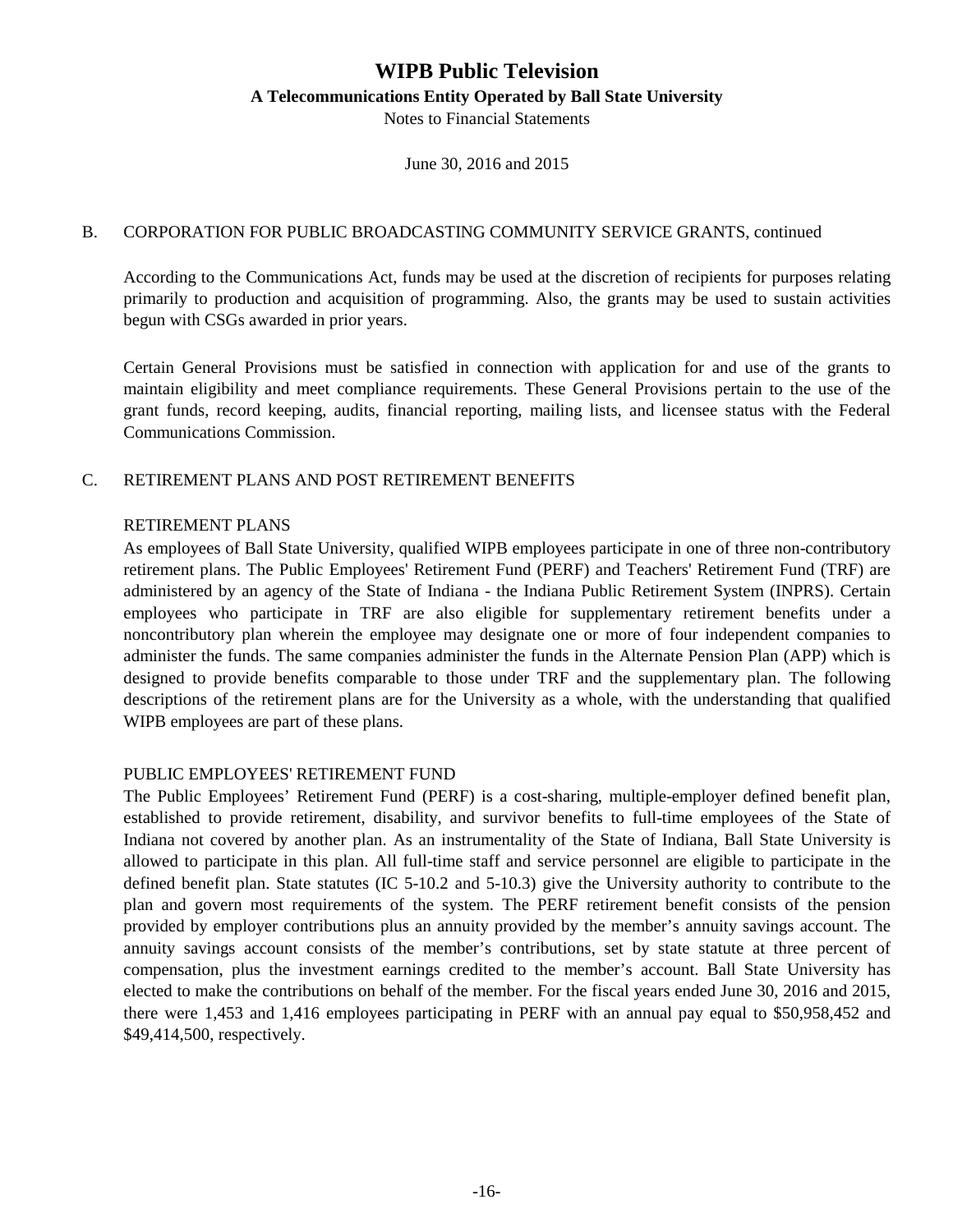#### **A Telecommunications Entity Operated by Ball State University**

Notes to Financial Statements

June 30, 2016 and 2015

#### C. RETIREMENT PLANS AND POST RETIREMENT BENEFITS, continued

#### TEACHERS' RETIREMENT FUND

The Teachers' Retirement Fund (TRF) is a cost-sharing, multiple employer public employee retirement system, which provides retirement benefits to plan members and beneficiaries. All faculty and professional personnel are eligible to participate in the defined benefit plan. State statute (IC 5-10.2) gives the University authority to contribute and governs most requirements of the system. The TRF retirement benefit consists of the pension provided by employer contributions plus an annuity provided by the member's annuity savings account. The annuity savings account consists of the member's contributions, set by state statute at three percent of compensation, plus the interest credited to the member's account. Ball State University has elected to make the contributions on behalf of the member. For the fiscal year ended June 30, 2015, there were 310 employees participating in TRF with annual pay equal to \$16,192,571. The University recorded 383 employees participating in the TRF 1996 Account with annual pay equal to \$18,353,483 for fiscal year June 30, 2016. The University contributes at an actuarially determined rate. The current rate has been actuarially determined under the entry age normal cost method to be 7.5 percent of covered payroll. The University's contributions to both Teachers' Retirement Plans combined, including those made to the annuities on behalf of the members, for the fiscal year ended June 30, 2014 was \$2,436,635. The University contributed 100.0 percent of required contributions for each of the fiscal years. For fiscal years ended June 30, 2016 and 2015, the University contributed \$1,922,027, and \$1,697,009, respectively, for employees participating in the Teachers' Retirement Fund 1996 Account.

Certain employees who participate in TRF are also eligible for supplementary retirement benefits under a noncontributory plan wherein the employee may designate one or more of the following companies to administer the funds:

Voya Financial (formally ING Financial Advisors, LLC) Fidelity Investments Institutional Services Company, Inc. Lincoln Financial Group Teachers Insurance and Annuity Association–College Retirement Equities Fund (TIAA-CREF)

The same companies administer the funds in the Alternate Pension Plan which is designed to provide benefits comparable to those under TRF and the supplementary plan.

The Indiana Public Retirement System (INPRS) administers the plan and issues a publicly available financial report that includes financial statements and required supplementary information for the plan as a whole and for its participants and may be obtained at www.in.gov/inprs/annualreports.htm.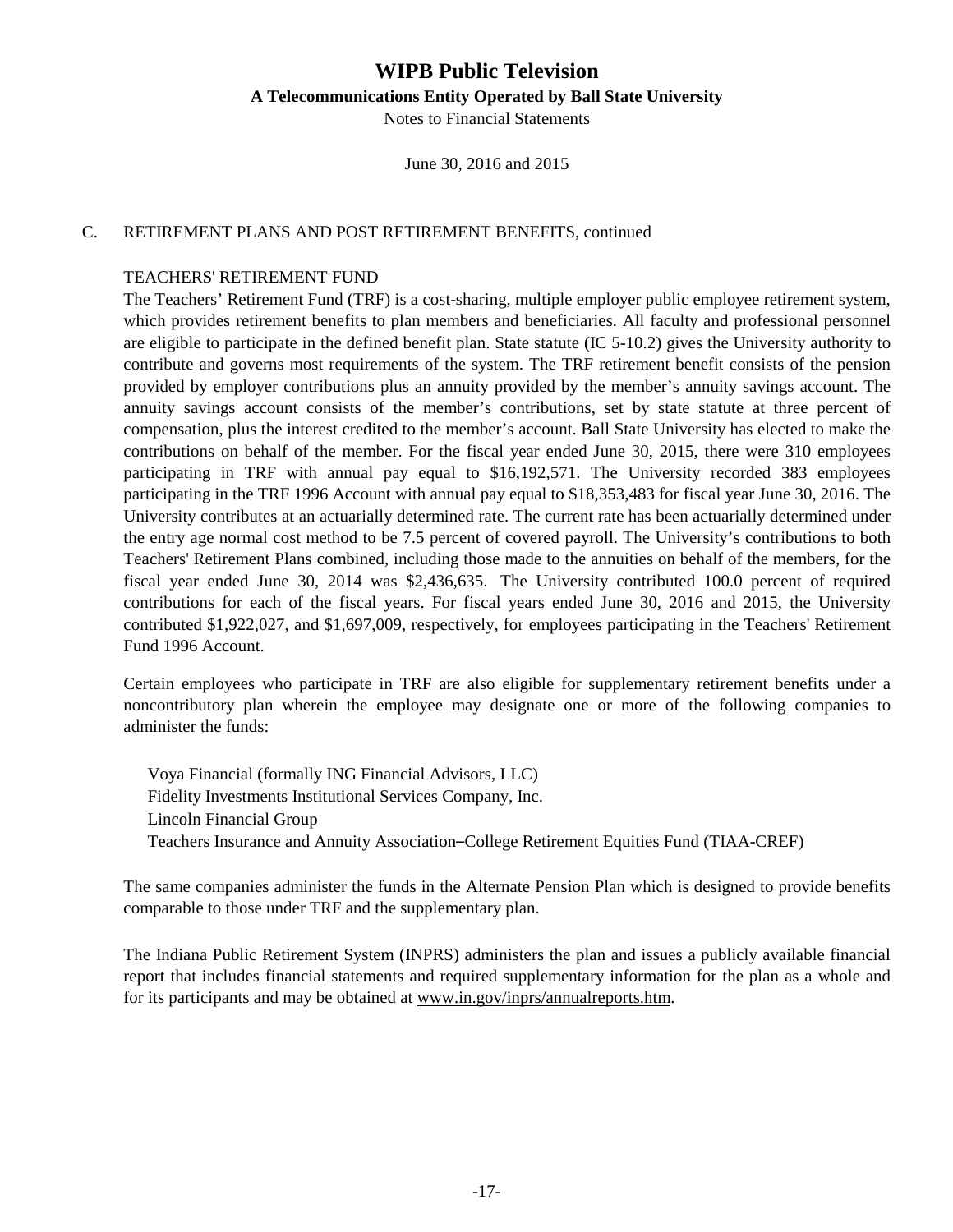#### **A Telecommunications Entity Operated by Ball State University**

Notes to Financial Statements

June 30, 2016 and 2015

#### C. RETIREMENT PLANS AND POST RETIREMENT BENEFITS, continued

#### ALTERNATE PENSION PLAN

Faculty and professional personnel of the University have the option, in accordance with IC 21-38-3-3 and IC 21-38-7-3, to participate in a defined contribution plan administered by the same companies as the TRF supplementary retirement contribution. Benefit provisions are established and/or amended by Ball State University's Board of Trustees. The plan purchases individual annuity contracts for members and provides for immediate vesting. The University contributes 12.27 percent of each participating employee's base salary. For employees hired on or after October 1, 2010, the University contributes 5 percent of each employee's base salary for the first three years and 10.5 percent for each year thereafter. For the fiscal year ended June 30, 2016, the University contributed \$12,755,862 to this plan for 1,720 participating employees with annual payroll totaling \$122,759,453, and for fiscal year ended June 30, 2015, the University contributed \$12,640,748 for 1,799 employees with payroll totaling \$119,577,455.

#### D. INDIRECT ADMINISTRATIVE SUPPORT

Indirect support consists of allocated University support and physical plant costs for which the Station receives benefits. The fair value of this support is recognized in the Statements of Revenues, Expenses, and Changes in Net Position as part of Contributed Support and also as part of expense in the management and general functional expense category.

#### E. CAPITAL ASSETS

|                                       |              | <b>Book Value</b> |               |                          |             |              | <b>Book Value</b> |
|---------------------------------------|--------------|-------------------|---------------|--------------------------|-------------|--------------|-------------------|
|                                       |              | July 1, 2015      | Additions     |                          | Retirements |              | June 30, 2016     |
| Property and equipment:               |              |                   |               |                          |             |              |                   |
| Furniture & Fixtures                  | \$           | 19,149            | \$            | \$                       |             | \$           | 19,149            |
| Studio Equipment                      |              | 5,024,853         | 18,589        |                          | 786,908     |              | 4,256,534         |
| <b>Digital Master Control</b>         |              | 897,584           |               |                          |             |              | 897,584           |
| Transmitter                           |              | 125,912           |               |                          |             |              | 125,912           |
| <b>Earth Station</b>                  |              | 157,725           |               |                          |             |              | 157,725           |
| <b>Tower Building</b>                 |              | 1,294,524         |               |                          |             |              | 1,294,524         |
| <b>HD</b> Transmitter                 |              | 112,683           |               |                          |             |              | 112,683           |
| Vehicle                               |              | 63,960            |               |                          |             |              | 63,960            |
| Total property and equipment          | S.           | 7,696,390         | \$<br>18,589  | \$                       | 786,908     | $\mathbb{S}$ | 6,928,071         |
| Less Accumulated Depreciation:        |              |                   |               |                          |             |              |                   |
| Furniture & Fixtures                  | $\mathbb{S}$ | 19,149            | \$            | \$                       |             | \$           | 19,149            |
| Studio Equipment                      |              | 4,858,895         | 107,239       |                          | 786,908     |              | 4,179,226         |
| Digital Master Control                |              | 894,893           | 1,794         |                          |             |              | 896,687           |
| Transmitter                           |              | 125,912           |               |                          |             |              | 125,912           |
| <b>Earth Station</b>                  |              | 157,725           |               |                          |             |              | 157,725           |
| Tower Building                        |              | 1,294,524         |               |                          |             |              | 1,294,524         |
| HD Transmitter                        |              | 112,683           |               |                          |             |              | 112,683           |
| Vehicle                               |              | 63,960            |               |                          |             |              | 63,960            |
| <b>Total Accumulated Depreciation</b> | S            | 7,527,741         | \$<br>109,033 | $\overline{\mathcal{S}}$ | 786,908     | S            | 6,849,866         |
| Capital Assets, Net                   | S            | 168,649           | (90, 444)     | \$                       |             |              | 78,205            |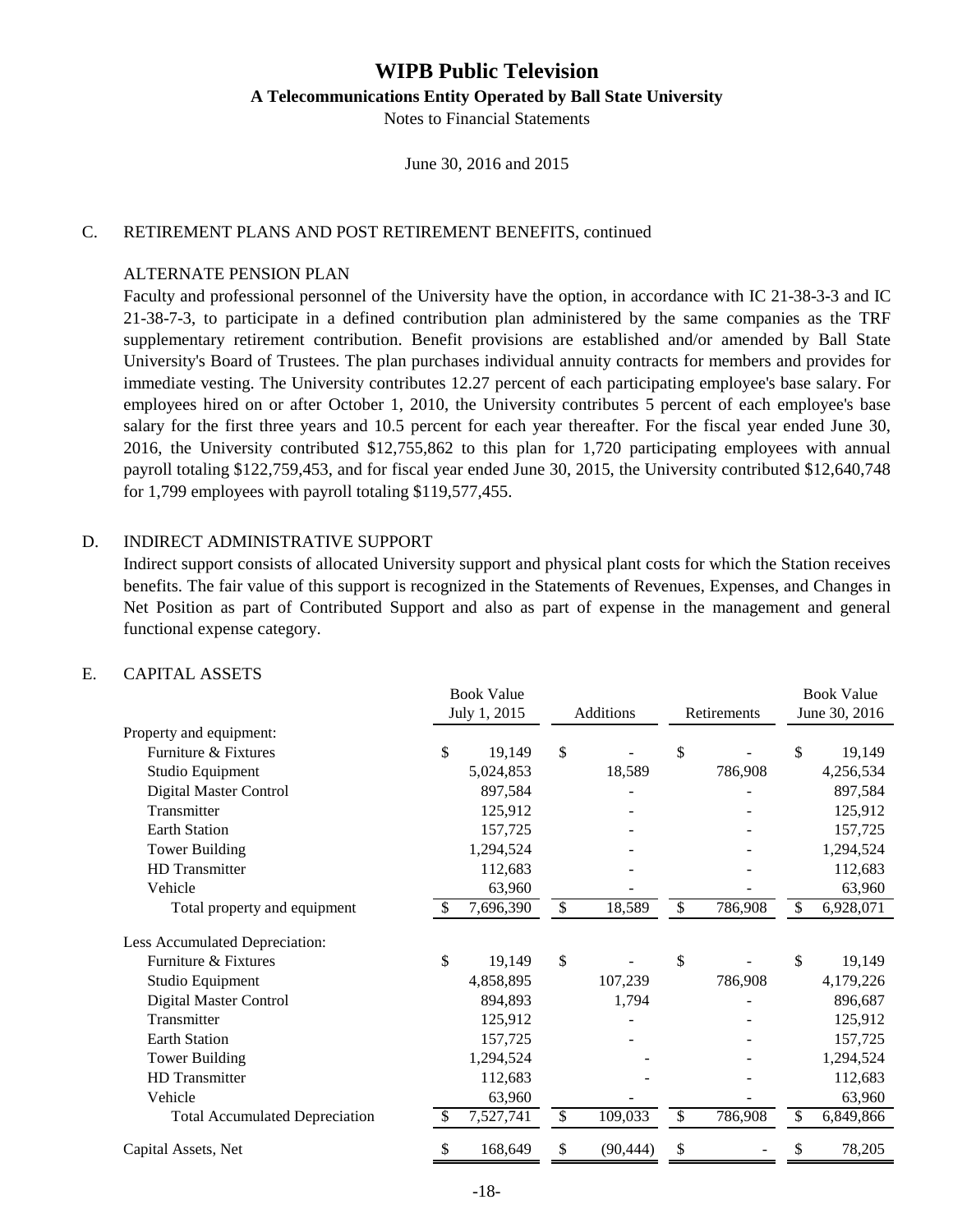#### **A Telecommunications Entity Operated by Ball State University**

Notes to Financial Statements

June 30, 2016 and 2015

#### E. CAPITAL ASSETS, continued

|                                       |     | <b>Book Value</b> |                          |            |                          |                | <b>Book Value</b> |
|---------------------------------------|-----|-------------------|--------------------------|------------|--------------------------|----------------|-------------------|
|                                       |     | July 1, 2014      |                          | Additions  |                          | Retirements    | June 30, 2015     |
| Property and equipment:               |     |                   |                          |            |                          |                |                   |
| Furniture & Fixtures                  | \$  | 19,149            | \$                       |            | \$                       |                | \$<br>19,149      |
| Studio Equipment                      |     | 5,024,853         |                          |            |                          |                | 5,024,853         |
| Digital Master Control                |     | 897,584           |                          |            |                          |                | 897,584           |
| Transmitter                           |     | 125,912           |                          |            |                          |                | 125,912           |
| <b>Earth Station</b>                  |     | 157,725           |                          |            |                          |                | 157,725           |
| <b>Tower Building</b>                 |     | 1,294,524         |                          |            |                          |                | 1,294,524         |
| HD Transmitter                        |     | 112,683           |                          |            |                          |                | 112,683           |
| Vehicle                               |     | 63,960            |                          |            |                          |                | 63,960            |
| Total property and equipment          | -S  | 7,696,390         | $\overline{\mathcal{S}}$ | ÷.         | $\overline{\mathcal{S}}$ | $\overline{a}$ | \$<br>7,696,390   |
| Less Accumulated Depreciation:        |     |                   |                          |            |                          |                |                   |
| Furniture & Fixtures                  | \$  | 19,149            | $\mathcal{S}$            |            | \$                       |                | \$<br>19,149      |
| Studio Equipment                      |     | 4,685,748         |                          | 173,147    |                          |                | 4,858,895         |
| Digital Master Control                |     | 893,098           |                          | 1,795      |                          |                | 894,893           |
| Transmitter                           |     | 125,912           |                          |            |                          |                | 125,912           |
| <b>Earth Station</b>                  |     | 157,725           |                          |            |                          |                | 157,725           |
| Tower Building                        |     | 1,294,524         |                          |            |                          |                | 1,294,524         |
| HD Transmitter                        |     | 112,683           |                          |            |                          |                | 112,683           |
| Vehicle                               |     | 63,960            |                          |            |                          |                | 63,960            |
| <b>Total Accumulated Depreciation</b> | -\$ | 7,352,799         | \$                       | 174,942    | $\overline{\$}$          |                | \$<br>7,527,741   |
| Capital Assets, Net                   | \$  | 343,591           | \$                       | (174, 942) | \$                       |                | \$<br>168,649     |

Depreciation expense for the years ended June 30, 2016, and June 30, 2015, was \$109,033 and \$174,942, respectively.

#### F. OPERATING LEASES

There were no operating leases in effect for the Station at June 30, 2016 and 2015, respectively.